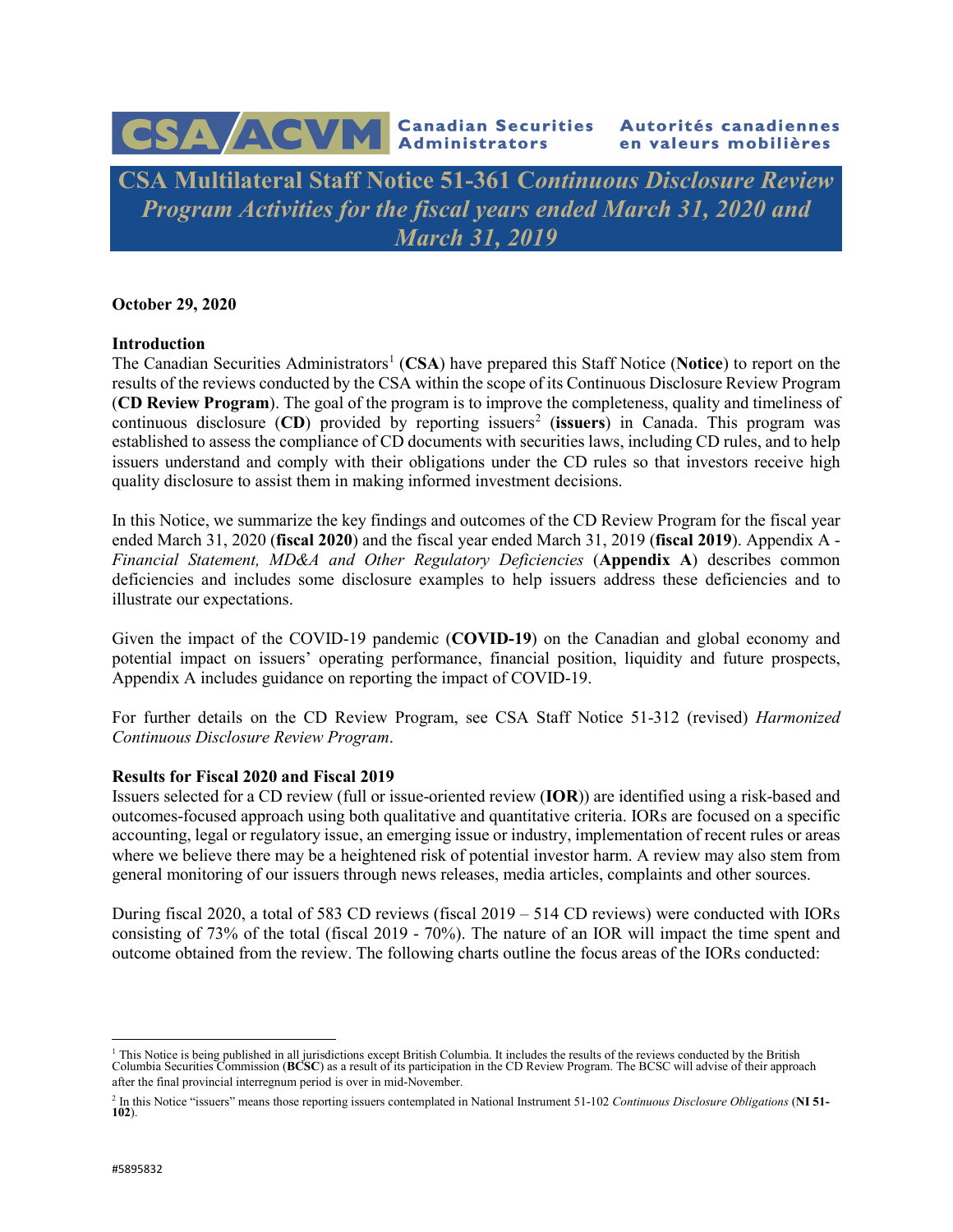# **Figure #1**



The "Other" category includes, but is not limited to, reviews of:

- Emerging industries (including cryptocurrencies and cannabis)
- Change of auditor notice

**Figure #2**



The "Other" category includes, but is not limited to, reviews of:

- Corporate governance
- Review of quarterly highlights
- Change of auditor notice

# *CD Outcomes for Fiscal 2020 and Fiscal 2019*

In fiscal 2020, 55% (fiscal 2019 – 67%) of our review outcomes required issuers to improve and/or amend their disclosure, refile certain documents, or to file unfiled documents. Some of our reviews resulted in the issuer being referred to enforcement, cease-traded or placed on the default list. The chart below summarizes the key outcomes.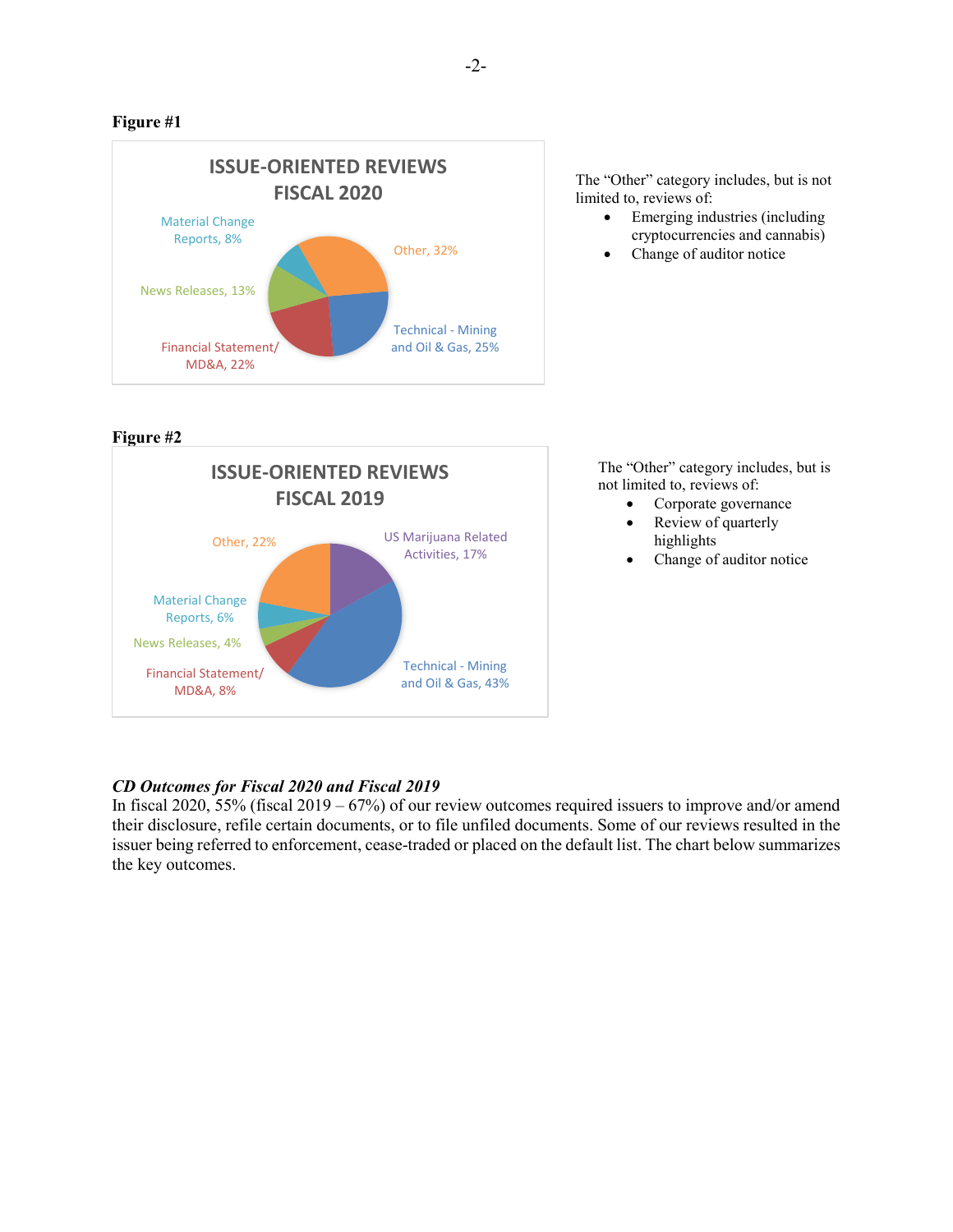



We classify the outcomes of the full reviews and IORs into five categories as described in Appendix B -*Categories of Outcomes*. Some CD reviews may generate more than one category of outcome. For example, an issuer may have been required to refile certain documents and also make certain changes on a prospective basis.

Given our risk-based approach noted above, the outcomes on a year to year basis may vary and cannot be interpreted as an emerging trend as the issues as well as the issuers reviewed each year are different. In fiscal 2020 and fiscal 2019, we continued to see substantive outcomes being obtained as a result of our reviews.

# **Common Deficiencies**

We have highlighted below some of the deficiencies that were encountered during our CD reviews in fiscal 2020 and fiscal 2019. We have discussed these deficiencies in further detail in Appendix A to this Notice.

- **Financial Statements**: compliance with recognition, measurement and disclosure requirements in International Financial Reporting Standards (**IFRS**) including impairment of non-financial assets, recognition and measurement of intangible assets, and disclosure of operating segments.
- **Management's Discussion and Analysis (MD&A):** compliance with Form 51-102F1 including forward-looking information, liquidity and capital resources, transactions between related parties, discussion of operations, and non-GAAP financial measures.
- **Other Regulatory Requirements**: compliance with other regulatory matters including overly promotional disclosure, insider reporting, early warning reporting, material change reporting, and mineral project disclosure.

In addition, Appendix A discusses disclosure considerations flowing from the impact of COVID-19.

# *Results by Jurisdiction*

All CSA jurisdictions participate in the CD review program and some local jurisdictions may publish staff notices and reports communicating results and findings of the CD reviews conducted in their jurisdictions. Refer to the individual regulator's website for copies of these notices and reports.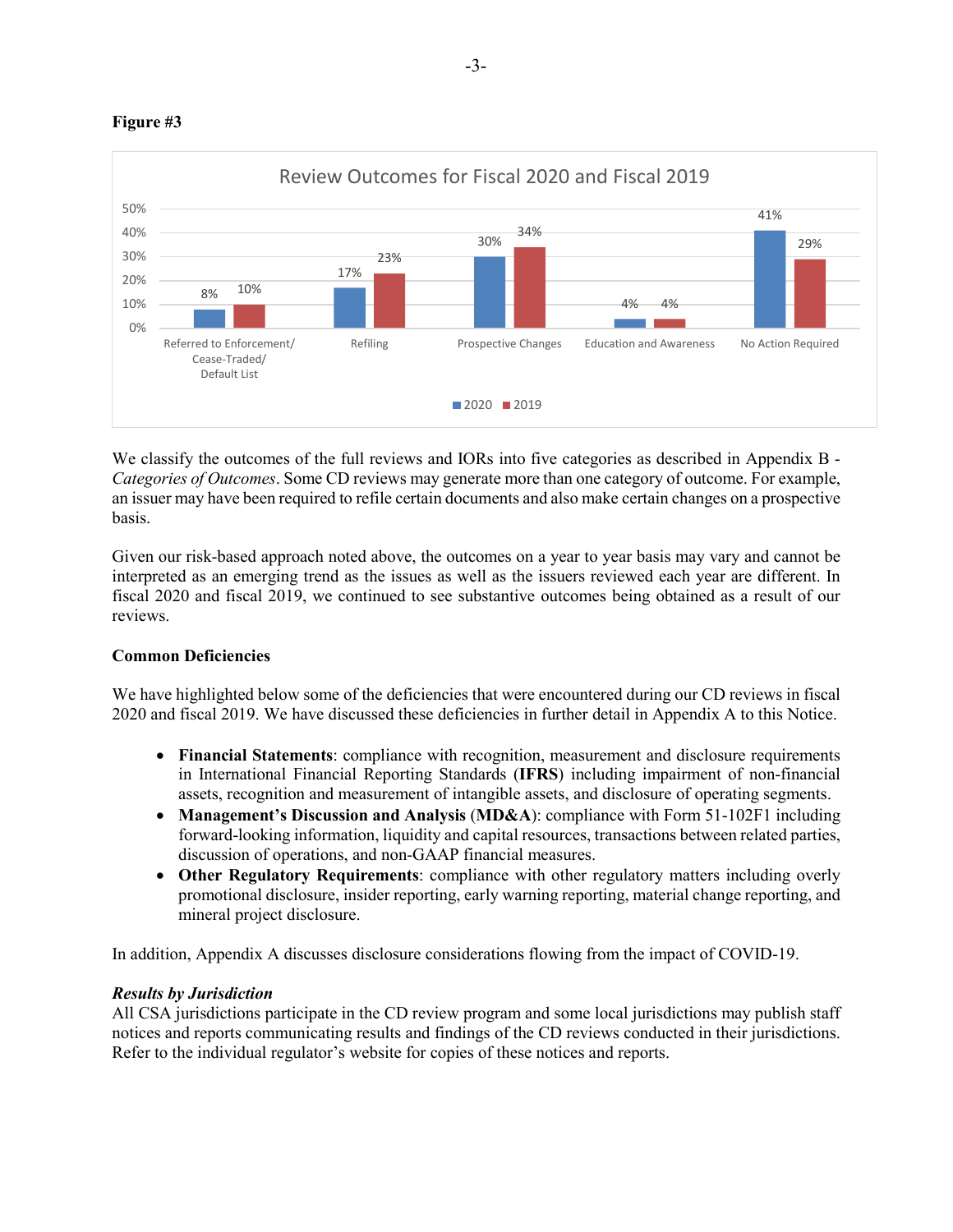## **APPENDIX A**

#### **FINANCIAL STATEMENT, MD&A AND OTHER REGULATORY DEFICIENCIES**

Our CD reviews identified a number of financial statement, MD&A and other regulatory disclosure deficiencies that resulted in issuers enhancing their disclosure and/or refiling their CD documents. To help issuers better understand and comply with their CD obligations, we present the key observations from our reviews. The Hot Buttons sections below include observations along with considerations for issuers including the relevant authoritative guidance. We have also included some examples of deficient disclosure contrasted against improved examples of entity-specific disclosure or a more in-depth explanation of the matters we observed.

Issuers must ensure that their CD record complies with all relevant securities laws. The quantity of disclosure filed does not necessarily equate to quality or level of compliance.

The following observations are provided for illustrative purposes only. This is not an exhaustive list and does not represent all the requirements that could apply to a particular issuer's situation.

#### **Impact of COVID-19**

COVID-19 is impacting the economy and posing business challenges for some issuers, including reporting on and disclosing the effects of COVID-19. To support investors in making informed investment decisions, issuers should provide transparent and entity-specific disclosures, including information about the impact of COVID-19 on their operating performance, financial position, liquidity, and future prospects. Relevant regulatory guidance can be accessed at the CSA COVID-19 Information Hub at [https://www.securities](https://www.securities-administrators.ca/aboutcsa.aspx?id=1885)[administrators.ca/aboutcsa.aspx?id=1885.](https://www.securities-administrators.ca/aboutcsa.aspx?id=1885)

The Hot Buttons and examples of deficient disclosure describe additional potential disclosure considerations in the context of the current environment; however, the observations below do not represent an exhaustive list. Issuers should consider their business and operations to provide clear and transparent disclosure of the impact of COVID-19.

#### **1. FINANCIAL STATEMENT DEFICIENCIES**

*HOT BUTTONS*

|             | <b>OBSERVATIONS</b><br><b>CONSIDERATIONS</b>                                                      |
|-------------|---------------------------------------------------------------------------------------------------|
|             | <b>FINANCIAL STATEMENTS</b>                                                                       |
| Intangible  | $\div$ For issuers who acquire intangible<br>❖<br>An intangible asset shall be recognized if, and |
| Assets:     | only if: it is probable that the expected future<br>assets as part of a business                  |
| Recognition | economic benefits that are attributable to the<br>combination, the cost of that                   |
| and         | intangible asset is its fair value at<br>asset will flow to the entity; and the cost of the       |
| Measurement | the acquisition date. Some issuers<br>asset can be measured reliably.                             |
|             | do not measure the fair value in<br>Examples of future economic benefits from an<br>❖             |
|             | intangible asset may include: revenue from the<br>accordance with IFRS 13 Fair                    |
|             | sale of products or services, cost savings, or<br>Value<br>Measurement.<br>This.                  |
|             | other benefits resulting from the use of the asset<br>deficiency is often observed when           |
|             | the purchase price of a business or<br>by the issuer.                                             |
|             | specific intangible asset is based on<br>specifically prohibits issuers<br>IFRS<br>❖<br>from      |
|             | a fixed number of shares, and there<br>recognizing intangible assets for most costs               |
|             | incurred on self-developed assets including<br>is a significant fluctuation in the                |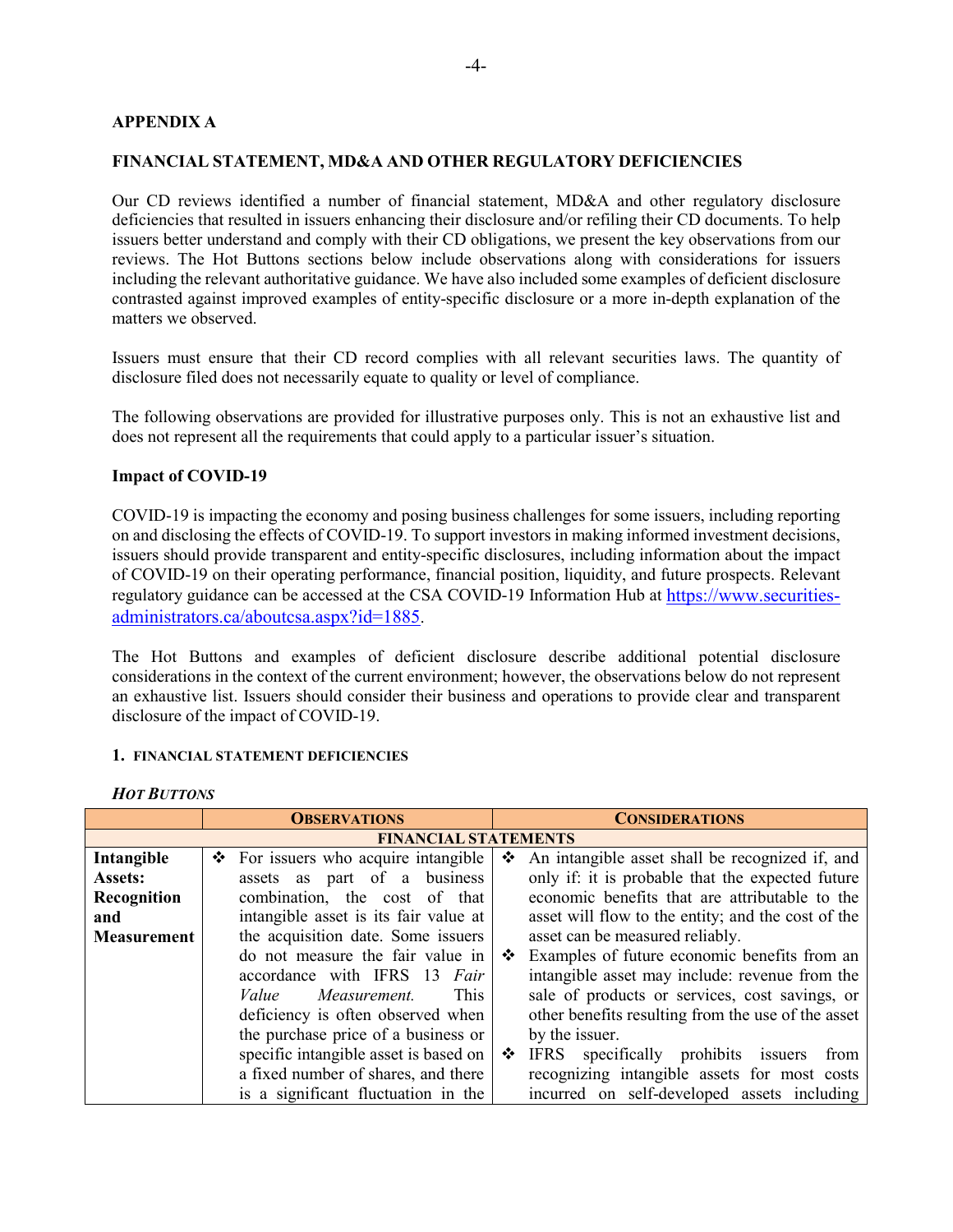|                                                            | <b>OBSERVATIONS</b>                                                                                                                                                                                                                                                                                                                                                                                             | <b>CONSIDERATIONS</b>                                                                                                                                                                                                                                                                                                                                                                                                                                                                                                                                                                                                                                                                                                                                                                                                                                               |
|------------------------------------------------------------|-----------------------------------------------------------------------------------------------------------------------------------------------------------------------------------------------------------------------------------------------------------------------------------------------------------------------------------------------------------------------------------------------------------------|---------------------------------------------------------------------------------------------------------------------------------------------------------------------------------------------------------------------------------------------------------------------------------------------------------------------------------------------------------------------------------------------------------------------------------------------------------------------------------------------------------------------------------------------------------------------------------------------------------------------------------------------------------------------------------------------------------------------------------------------------------------------------------------------------------------------------------------------------------------------|
|                                                            | share price between the agreement<br>date and the date the transaction<br>closes. In this scenario, we observed<br>that<br>inappropriately<br>issuers<br>assigned the increase in the value of<br>the shares to the acquired intangible<br>assets, without using valuation<br>techniques that were appropriate in<br>the circumstances and for which<br>sufficient data was available to<br>measure fair value. | brands, mastheads, publishing titles, customer<br>lists and items similar in substance, as they<br>cannot be distinguished from the cost of<br>developing the business as a whole.<br>Measurement of intangible assets acquired as<br>❖<br>part of a business combination should be based<br>on the fair value of the asset on the acquisition<br>date. Fluctuations in the purchase price as a<br>result of variations in the acquiror's stock price<br>should not influence the valuation of the<br>acquired intangible assets.<br>Issuers should consult with their advisors<br>❖<br>regarding the recognition and measurement of<br>intangible assets through both asset and business<br>acquisitions.                                                                                                                                                          |
|                                                            |                                                                                                                                                                                                                                                                                                                                                                                                                 | References: IAS 38 Intangible Assets, paragraphs<br>21, 33-37 and 63; IFRS 3 Business Combinations;<br><b>IFRS 13 Fair Value Measurement.</b>                                                                                                                                                                                                                                                                                                                                                                                                                                                                                                                                                                                                                                                                                                                       |
| Impairment<br>of Non-<br><b>Financial</b><br><b>Assets</b> | for<br>❖<br>Some<br>only<br>issuers<br>test<br>impairment of non-financial assets<br>on an annual basis and do not<br>consider possible indicators of<br>impairment at the end of each<br>interim period.                                                                                                                                                                                                       | Issuers should consider whether any triggers for<br>❖<br>impairment are present for non-financial assets<br>at the end of each reporting period. Examples of<br>impairment indicators include: market value<br>declines, volatile markets with negative trends,<br>poor economic conditions, adverse changes to<br>laws, net assets of the company higher than<br>market capitalization, assets becoming idle, or<br>poorer than expected performance.<br>Issuers are reminded that impairment tests for<br>❖<br>goodwill and intangible assets with an indefinite<br>useful life are required to be done annually and<br>whenever there is an indicator of impairment.<br>Other non-financial assets (e.g., property, plant<br>and equipment, non-indefinite life intangible<br>assets) are required to be tested whenever there<br>is an indicator of impairment. |
|                                                            |                                                                                                                                                                                                                                                                                                                                                                                                                 | References: IAS 36 Impairment of Assets,<br>paragraphs 9-14; IFRIC 10 Interim Financial<br><b>Reporting and Impairment.</b>                                                                                                                                                                                                                                                                                                                                                                                                                                                                                                                                                                                                                                                                                                                                         |
| <b>Operating</b><br><b>Segments:</b><br><b>Disclosure</b>  | ❖<br>Some issuers do not provide<br>required entity-wide disclosures<br>related to products and services,<br>geography, and major customers.                                                                                                                                                                                                                                                                    | In addition to providing guidance on operating<br>❖<br>and reportable segments, and determining such<br>segments within an entity, certain entity-wide<br>disclosures are also required for all issuers.<br>Generally, these include disclosure of:<br>derived<br>from<br>revenue<br>external<br>$\circ$<br>customers for each individual type of<br>product and service or each group of                                                                                                                                                                                                                                                                                                                                                                                                                                                                           |

similar products and services;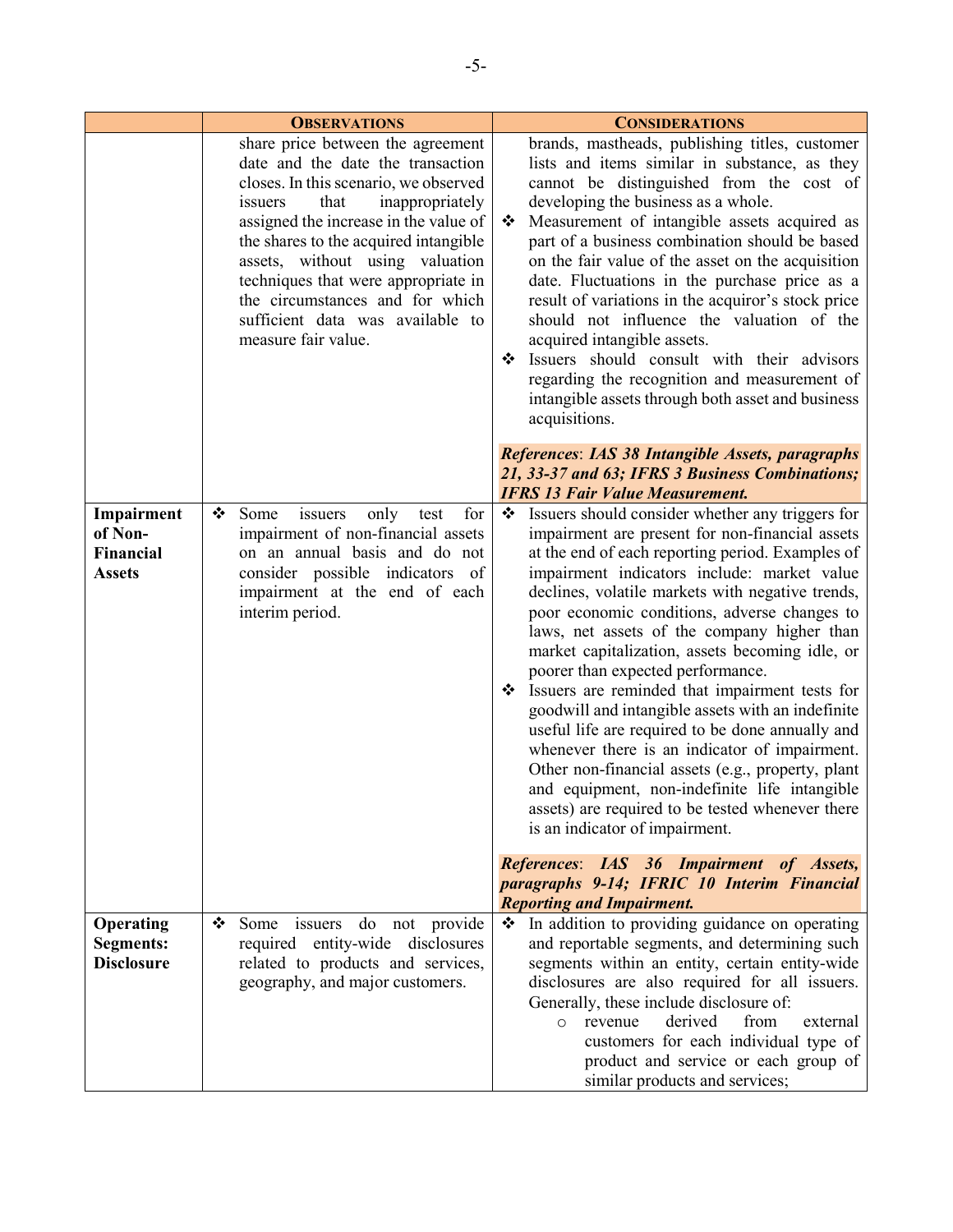|                                                                                                  | <b>OBSERVATIONS</b>                                                                                                                                                                                                                                                                                                                                                                                                                                                                                                                                                                                                                                | <b>CONSIDERATIONS</b>                                                                                                                                                                                                                                                                                                                                                                                                                                                                                                                                                                                                                                                                                                                                                                                                                                                                                                                                                                                                                                                                                                                                                                                                                                                                                                                                                                                                                                                                                                                                                                                                                                                                                                                                                                                                                                                                                                  |
|--------------------------------------------------------------------------------------------------|----------------------------------------------------------------------------------------------------------------------------------------------------------------------------------------------------------------------------------------------------------------------------------------------------------------------------------------------------------------------------------------------------------------------------------------------------------------------------------------------------------------------------------------------------------------------------------------------------------------------------------------------------|------------------------------------------------------------------------------------------------------------------------------------------------------------------------------------------------------------------------------------------------------------------------------------------------------------------------------------------------------------------------------------------------------------------------------------------------------------------------------------------------------------------------------------------------------------------------------------------------------------------------------------------------------------------------------------------------------------------------------------------------------------------------------------------------------------------------------------------------------------------------------------------------------------------------------------------------------------------------------------------------------------------------------------------------------------------------------------------------------------------------------------------------------------------------------------------------------------------------------------------------------------------------------------------------------------------------------------------------------------------------------------------------------------------------------------------------------------------------------------------------------------------------------------------------------------------------------------------------------------------------------------------------------------------------------------------------------------------------------------------------------------------------------------------------------------------------------------------------------------------------------------------------------------------------|
|                                                                                                  |                                                                                                                                                                                                                                                                                                                                                                                                                                                                                                                                                                                                                                                    | revenues from external customers and<br>$\circ$<br>certain non-current assets on a country<br>by country basis, if material; and<br>the extent of reliance on major<br>$\circ$<br>customers, including amongst other<br>things, the amount of revenue attributed<br>to each major customer that contributes<br>to 10% or more of an entity's revenues.                                                                                                                                                                                                                                                                                                                                                                                                                                                                                                                                                                                                                                                                                                                                                                                                                                                                                                                                                                                                                                                                                                                                                                                                                                                                                                                                                                                                                                                                                                                                                                 |
|                                                                                                  |                                                                                                                                                                                                                                                                                                                                                                                                                                                                                                                                                                                                                                                    | <b>References: IFRS</b><br>8<br><b>Operating</b><br>Segments,<br>paragraphs 31-34.                                                                                                                                                                                                                                                                                                                                                                                                                                                                                                                                                                                                                                                                                                                                                                                                                                                                                                                                                                                                                                                                                                                                                                                                                                                                                                                                                                                                                                                                                                                                                                                                                                                                                                                                                                                                                                     |
| Significant<br>judgements<br>and<br>estimation<br>uncertainties<br>in the context<br>of COVID-19 | In light of the COVID-19 pandemic,<br>❖<br>issuers are preparing financial<br>statements in an evolving and<br>uncertain<br>environment,<br>with<br>potentially imperfect information<br>that could change after certain CD<br>filings are made publicly available.<br>COVID-19 impacts issuers in<br>different ways and, as a result, new<br>judgements or estimates may be<br>needed in several areas including:<br>Going concern assessment;<br>$\circ$<br>Impairment assessments;<br>$\circ$<br>Fair value calculations;<br>$\circ$<br>Government assistance;<br>O<br>Revenue recognition; and<br>O<br>Deferred tax recoverability.<br>$\circ$ | ❖<br>Issuers' management need to use the best<br>available information in making well-reasoned<br>judgements and estimates and provide the<br>required disclosure of significant judgements<br>and estimation uncertainties required by IAS 1,<br>Presentation of Financial Statements.<br>Detailed entity specific disclosure in an issuer's<br>❖<br>annual or interim financial statements is<br>because<br>issuers<br>with<br>similar<br>important<br>circumstances may have different judgements<br>and estimates based on the information<br>available. IAS 34 Interim Financial Reporting<br>requires entities to include in their interim<br>financial report an explanation of events and<br>transactions that<br>are<br>significant<br>to<br>an<br>understanding of the changes in financial<br>position and performance of the entity since the<br>end of the last annual reporting period. Given the<br>rapidly changing environment, condensing or<br>omitting certain disclosures in interim financial<br>reports may no longer be appropriate because the<br>information disclosed in the latest annual<br>financial statements may be less relevant.<br>Therefore, we remind issuers that they must<br>consider, as new information becomes available,<br>whether their judgements and estimates need to<br>be updated and prospectively reflected in their<br>interim financial reports.<br>Issuers are also reminded to consider events and<br>❖<br>information up to the date of authorisation of the<br>financial statements in performing the going<br>concern assessment.<br><b>References: IAS 1 Presentation of Financial</b><br>Statements; IAS 12 Income Taxes; IAS 20<br><b>Accounting for Government Grants and Disclosure</b><br>of Government Assistance; IAS 36 Impairment of<br><b>Assets; IFRS 13 Fair Value Measurement; IFRS</b><br><b>15 Revenue from Contracts with Customers.</b> |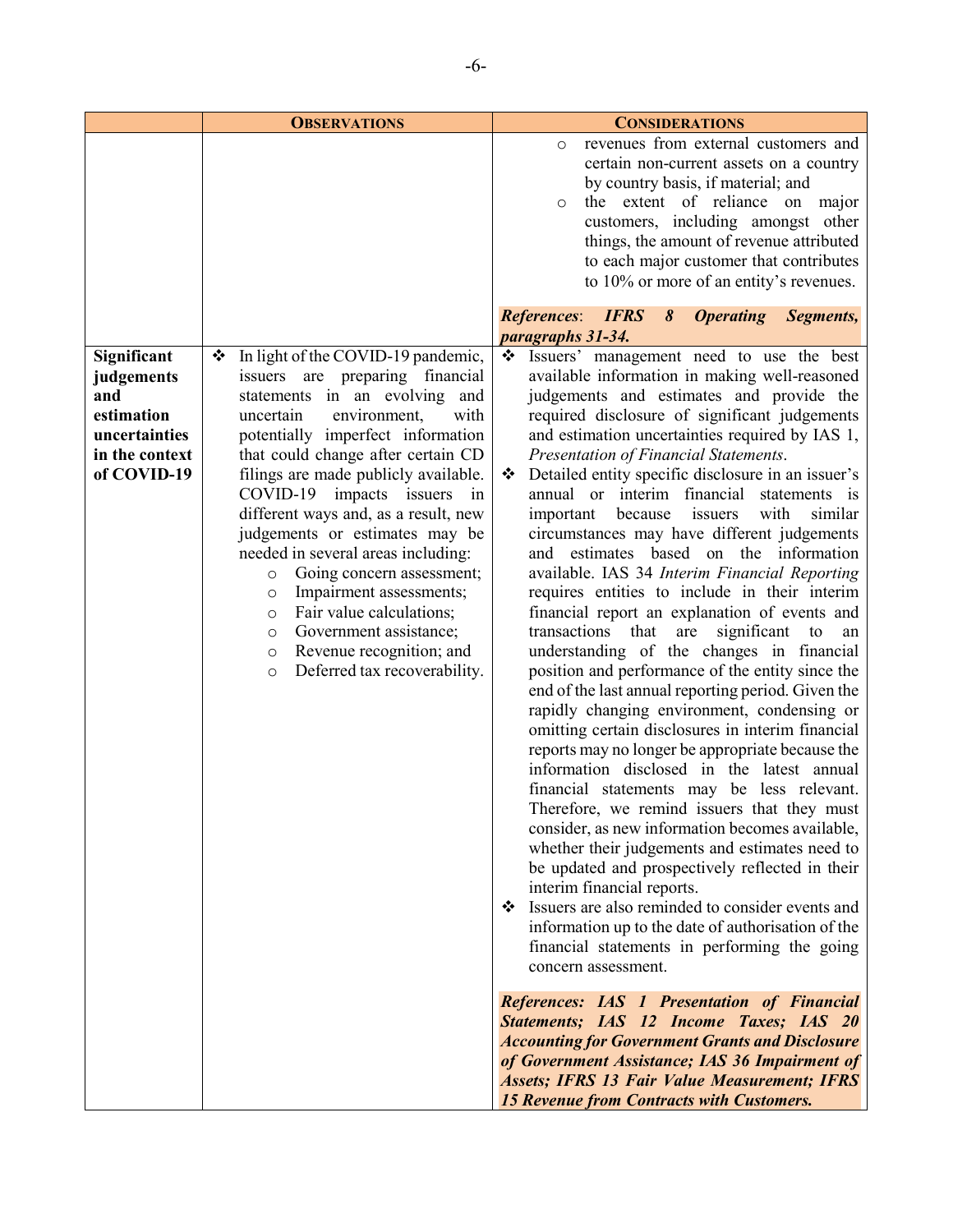# **2. MD&A DEFICIENCIES**

| <b>HOT BUTTONS</b> |  |
|--------------------|--|
|--------------------|--|

| <b>OBSERVATIONS</b>                                   |        | <b>CONSIDERATIONS</b>                                                                                                                                                                                                                                                                                                                                                                                                                                                              |             |                                                                                                                                                                                                                                                                                                                                                                                                                                                                                                                                                                                                                                                                                                                                                                                                                                                                                                                                                                                                                                                                                                                                                                                                                                                            |
|-------------------------------------------------------|--------|------------------------------------------------------------------------------------------------------------------------------------------------------------------------------------------------------------------------------------------------------------------------------------------------------------------------------------------------------------------------------------------------------------------------------------------------------------------------------------|-------------|------------------------------------------------------------------------------------------------------------------------------------------------------------------------------------------------------------------------------------------------------------------------------------------------------------------------------------------------------------------------------------------------------------------------------------------------------------------------------------------------------------------------------------------------------------------------------------------------------------------------------------------------------------------------------------------------------------------------------------------------------------------------------------------------------------------------------------------------------------------------------------------------------------------------------------------------------------------------------------------------------------------------------------------------------------------------------------------------------------------------------------------------------------------------------------------------------------------------------------------------------------|
|                                                       |        | MD&A                                                                                                                                                                                                                                                                                                                                                                                                                                                                               |             |                                                                                                                                                                                                                                                                                                                                                                                                                                                                                                                                                                                                                                                                                                                                                                                                                                                                                                                                                                                                                                                                                                                                                                                                                                                            |
| <b>Forward-Looking</b><br><b>Information</b><br>(FLI) | ❖<br>❖ | We continue to see issuers provide<br>boilerplate disclosure of FLI, or<br>disclosure that does not identify the<br>FLI, the material risk factors that<br>could cause actual results to differ<br>materially from the FLI, or the<br>material factors or assumptions used<br>to develop the FLI.<br>Some issuers do not disclose their<br>policies for updating FLI, or state<br>that they undertake no obligation to<br>publicly release the results of any<br>revisions to FLI. | ❖<br>❖<br>❖ | An issuer must include specified<br>disclosure when disclosing material<br>FLI. Management should exercise<br>judgement when determining whether<br>information is material; however, we<br>generally<br>consider<br>future-oriented<br>financial information (FOFI) and<br>financial outlooks to be material.<br>An issuer must specifically identify the<br>FLI and avoid boilerplate disclosure.<br>Also, an issuer must identify the<br>material factors or assumptions and the<br>material risk factors that are relevant to<br>the FLI. For example, projections of<br>revenue growth may be reasonable if<br>based on new store openings or<br>increased capacity. Specific disclosure<br>with respect to these assumptions will<br>enable investors to understand the FLI<br>and to follow the progress<br>1n<br>subsequent reporting periods.<br>Issuers<br>must<br>generally<br>update<br>previously disclosed material FLI in<br>their MD&A by including a discussion<br>of:<br>the events and circumstances<br>$\circ$<br>that occurred during the period<br>that are reasonably likely to<br>cause actual results to differ<br>materially<br>from<br>those<br>previously disclosed to the<br>public and what the expected<br>differences are. |
|                                                       |        |                                                                                                                                                                                                                                                                                                                                                                                                                                                                                    |             | material<br>differences<br>the<br>$\circ$<br>the<br>previously<br>between<br>disclosed FLI and the actual<br>outcome.                                                                                                                                                                                                                                                                                                                                                                                                                                                                                                                                                                                                                                                                                                                                                                                                                                                                                                                                                                                                                                                                                                                                      |
|                                                       |        |                                                                                                                                                                                                                                                                                                                                                                                                                                                                                    | ❖           | Issuers must describe their policy for<br>updating FLI if it includes any<br>procedures in addition to updates in the<br>MD&A.                                                                                                                                                                                                                                                                                                                                                                                                                                                                                                                                                                                                                                                                                                                                                                                                                                                                                                                                                                                                                                                                                                                             |
|                                                       | ❖      | Some issuers do not present FLI in a<br>manner that allows an investor to<br>readily identify it. In various<br>instances, issuers referred readers to                                                                                                                                                                                                                                                                                                                             | ❖           | An issuer should present the FLI and<br>the required accompanying disclosures<br>in an easy to read manner, for example,<br>by providing the required FLI                                                                                                                                                                                                                                                                                                                                                                                                                                                                                                                                                                                                                                                                                                                                                                                                                                                                                                                                                                                                                                                                                                  |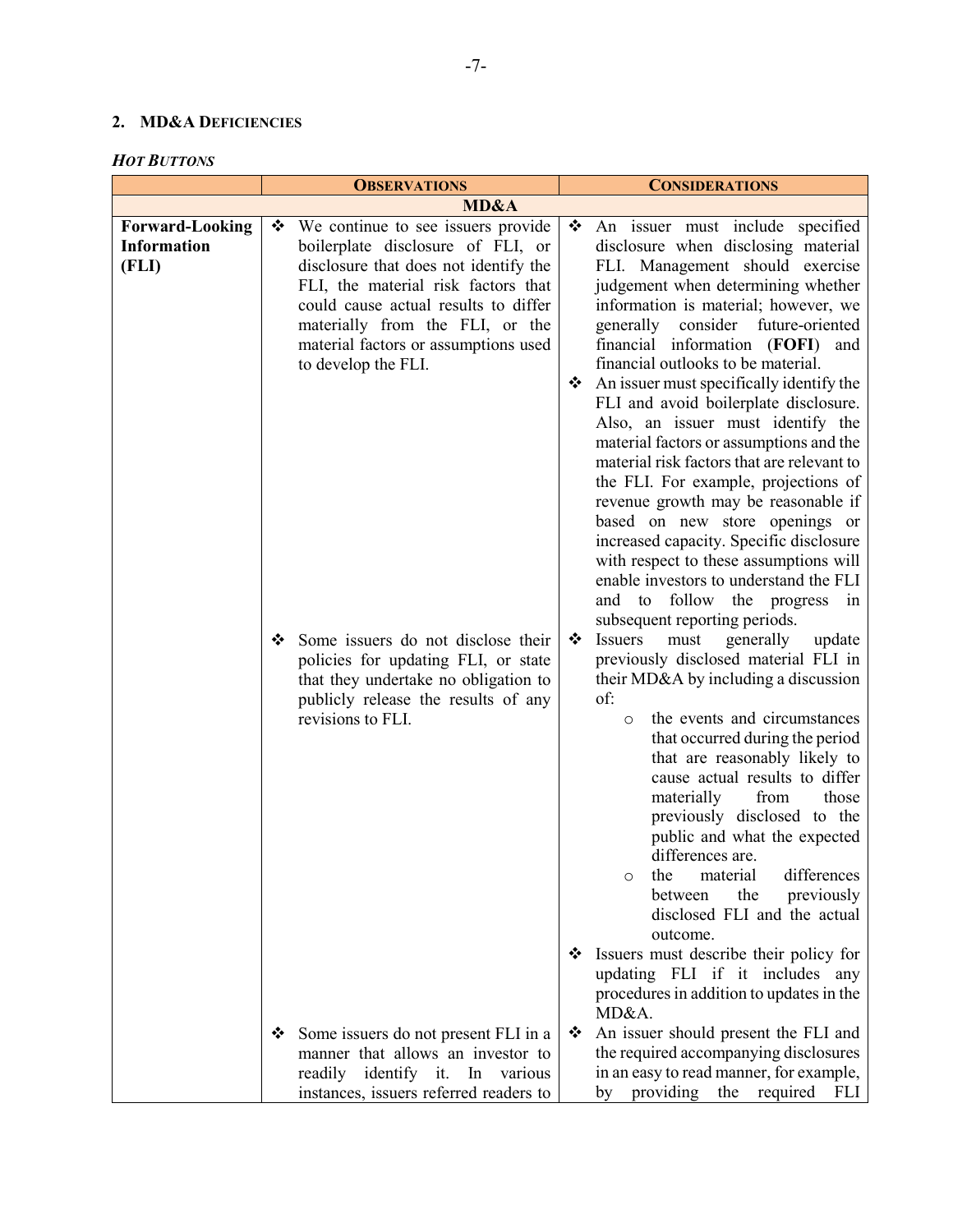|                                                  | <b>OBSERVATIONS</b>                                                                                                                                                                                                                                                                                 | <b>CONSIDERATIONS</b>                                                                                                                                                                                                                                                                                                                                                                                                                                                                                                                                                                                                                                                                 |
|--------------------------------------------------|-----------------------------------------------------------------------------------------------------------------------------------------------------------------------------------------------------------------------------------------------------------------------------------------------------|---------------------------------------------------------------------------------------------------------------------------------------------------------------------------------------------------------------------------------------------------------------------------------------------------------------------------------------------------------------------------------------------------------------------------------------------------------------------------------------------------------------------------------------------------------------------------------------------------------------------------------------------------------------------------------------|
|                                                  | a separate section of the disclosure<br>document, such as the "Risk Factors"<br>section, for a discussion of the<br>material risk factors related to the<br>FLI.                                                                                                                                    | disclosure in close proximity to the<br>FLI statement. Also, an issuer may<br>consider using tables and other<br>methods of presentation that clearly<br>link specific material risk factors and<br>material factors and assumptions to the<br>particular FLI.<br>Additional considerations in light of                                                                                                                                                                                                                                                                                                                                                                               |
|                                                  |                                                                                                                                                                                                                                                                                                     | $COVID-19$<br>$\bullet$ During the uncertainty of COVID-19,<br>issuers should consider whether there<br>remains a reasonable basis for<br>previously announced FLI or FLI to be<br>disclosed in prospective CD filings. In<br>addition to<br>updating previously<br>disclosed FLI (as discussed above),<br>may<br>have<br>to<br>consider<br>issuers<br>withdrawing previously published<br>guidance and financial outlooks in the<br>event that these outlooks can no longer<br>by<br>supported<br>reasonable<br>be<br>assumptions and there is no longer a<br>reasonable basis for the achievement,<br>or accurate updating, of conclusions,<br>forecasts or projections in the FLI. |
|                                                  |                                                                                                                                                                                                                                                                                                     | References: Part 4A, 4B and section 5.8<br>of NI 51-102; and Part 4A of Companion<br>Policy 51-102CP; CSA Staff Notice<br>$51 - 330$<br><b>Guidance</b><br><b>Regarding</b><br>the<br><i><b>Application</b></i><br><b>Forward-looking</b><br>of<br><b>Information</b> Requirements<br>under<br><b>National Instrument 51-102 Continuous</b><br><b>Disclosure Obligations.</b>                                                                                                                                                                                                                                                                                                         |
| <b>Liquidity and</b><br><b>Capital Resources</b> | We continue to see issuers that<br>❖<br>provide an incomplete, boilerplate<br>discussion of their liquidity and<br>simply<br>capital<br>resources<br><b>or</b><br>reproduce<br>from<br>their<br>numbers<br>financial<br>without<br>statements<br>providing<br>helpful<br>contextual<br>information. | This section of the MD&A provides<br>❖<br>critical information on what an issuer's<br>cash requirements are, how they intend<br>to fund them and any associated trends,<br>fluctuations and risks.<br>requirements:<br>Cash<br>Issuers<br>❖<br>are<br>required to present an analysis of their<br>cash requirements, in both the short<br>and long term. This should include an<br>analysis of their commitments, capital<br>expenditures and working capital<br>requirements. We remind issuers that<br>their capital requirements<br>should<br>consider both growth and sustaining                                                                                                  |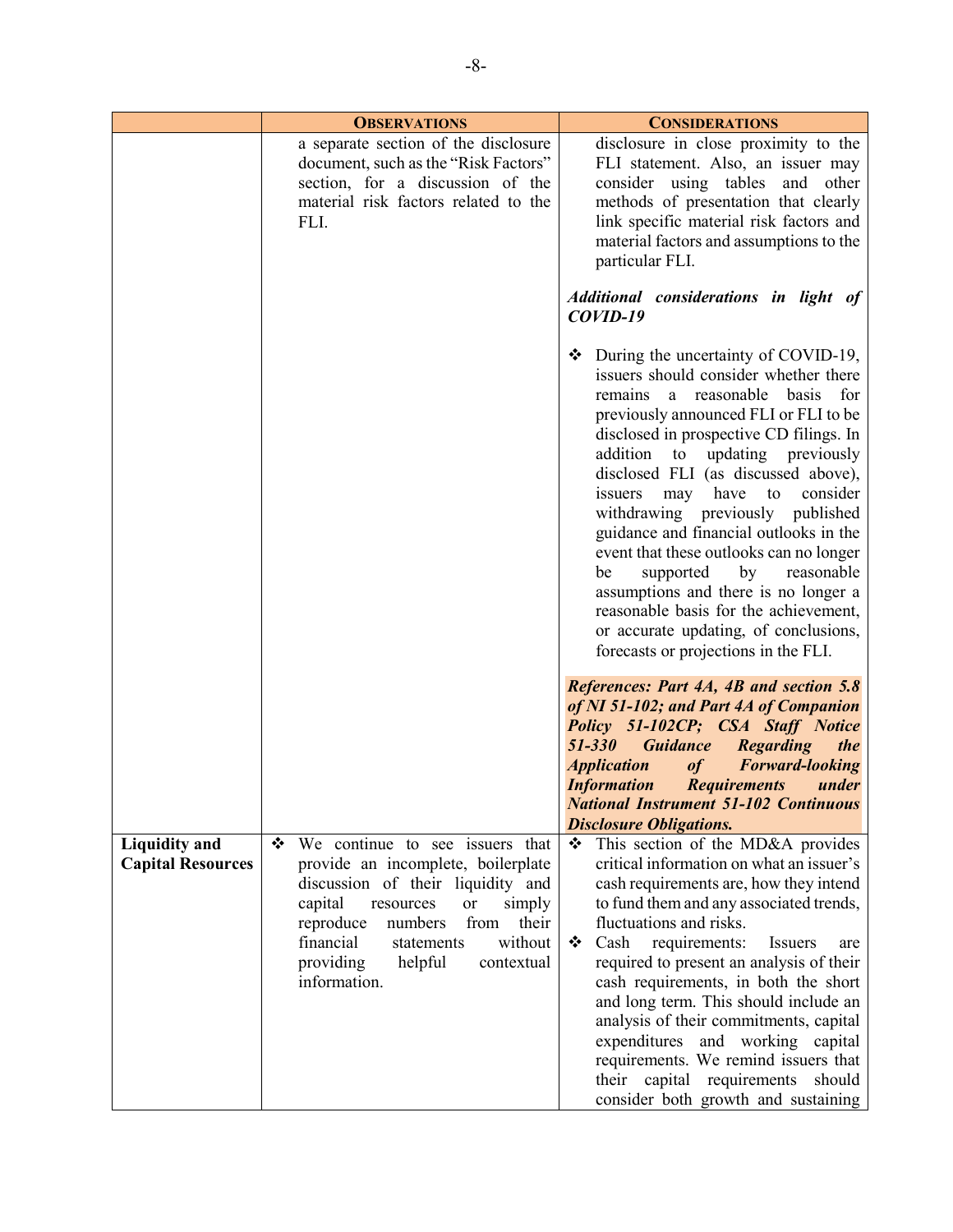| capital, those expenditures that are<br>committed, and those                                                                                                                                                                                                                                                                                                                                                                                                                                                                                                                                                                                                                                                                                                                                                                                                                                                                                                                                                                                                                                                                                             |                                                                                                                                                                                                                                                                                                                                                        |
|----------------------------------------------------------------------------------------------------------------------------------------------------------------------------------------------------------------------------------------------------------------------------------------------------------------------------------------------------------------------------------------------------------------------------------------------------------------------------------------------------------------------------------------------------------------------------------------------------------------------------------------------------------------------------------------------------------------------------------------------------------------------------------------------------------------------------------------------------------------------------------------------------------------------------------------------------------------------------------------------------------------------------------------------------------------------------------------------------------------------------------------------------------|--------------------------------------------------------------------------------------------------------------------------------------------------------------------------------------------------------------------------------------------------------------------------------------------------------------------------------------------------------|
| uncommitted but planned.<br>Funding: Issuers are required to<br>❖<br>discuss how they intend to fund their<br>identified cash requirements. This<br>includes disclosure of funding that the<br>issuer has currently arranged but not<br>yet used as well as other sources of<br>funding available to the issuer such as<br>private or public debt, equity, and/or<br>cash from operations. We remind<br>issuers that they must have a<br>reasonable basis to assume the sources<br>of funding are available to them and<br>they must clearly disclose if the<br>financing is not yet finalized (e.g. letter                                                                                                                                                                                                                                                                                                                                                                                                                                                                                                                                              | that<br>are                                                                                                                                                                                                                                                                                                                                            |
| of intent) or has conditions attached to<br>it.<br>Trends, fluctuations and risks: Issuers<br>❖<br>are required to discuss any trends,<br>fluctuations and risks associated with<br>their cash requirements and funding<br>and their plans to manage these.<br>Examples of items requiring disclosure<br>might include counterparty<br>associated with working<br>credit<br>amounts,<br>renewed on different terms (e.g.<br>rate<br>interest<br>reductions), default on credit facilities,<br>the impact of acquisitions<br>dispositions on cash flows, etc.<br>We observed a number of issuers that<br>Issuers that have negative cash flow<br>❖<br>❖<br>had negative cash flow from<br>from operations or a material risk<br>operations or a material risk related<br>related to their ability to continue as a<br>to their ability to continue as a going<br>going<br>concern<br>concern, but did not provide a<br>disclosing:<br>sufficient analysis on what the<br>$\circ$<br>impact of this was on their operations<br>capital amount;<br>and how they intended to manage<br>$\circ$<br>this risk.<br>$\circ$<br>$\circ$<br>operations;<br>$\circ$ | risk<br>capital<br>facilities<br>being<br>changes,<br>principal<br>and<br>might<br>consider<br>Their most current working<br>Significant obligations that are<br>maturing in the short term;<br>Their cash burn rate on a<br>monthly or quarterly basis;<br>The period of time that they<br>expect to be able to fund<br>How they intend to prioritize |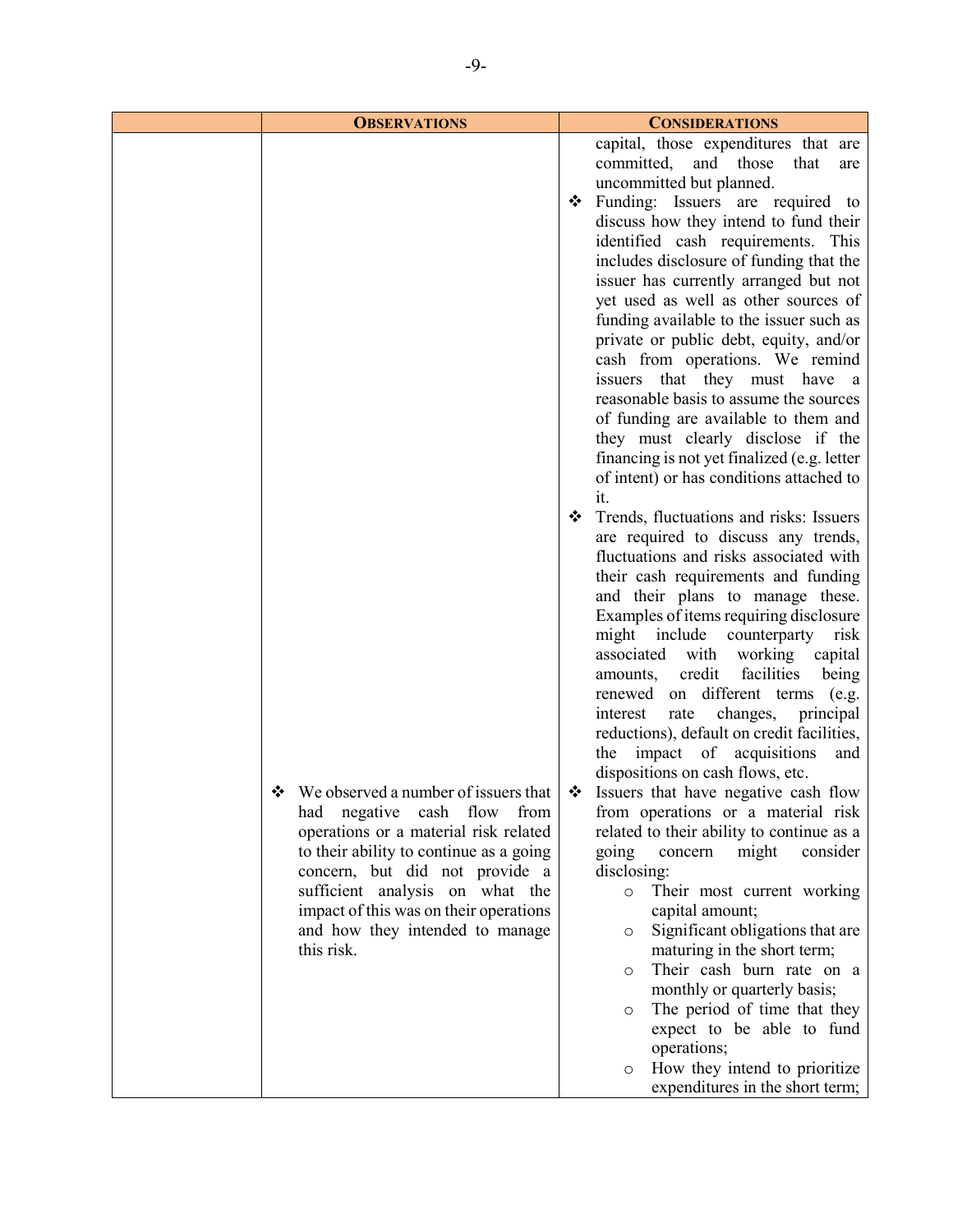|                                                          | <b>OBSERVATIONS</b>                                                                                                                                                                                                                               | <b>CONSIDERATIONS</b>                                                                                                                                                                                                                                                                                                                                                                                                                                                                                                                                                                                                                                                                                                                                        |
|----------------------------------------------------------|---------------------------------------------------------------------------------------------------------------------------------------------------------------------------------------------------------------------------------------------------|--------------------------------------------------------------------------------------------------------------------------------------------------------------------------------------------------------------------------------------------------------------------------------------------------------------------------------------------------------------------------------------------------------------------------------------------------------------------------------------------------------------------------------------------------------------------------------------------------------------------------------------------------------------------------------------------------------------------------------------------------------------|
|                                                          |                                                                                                                                                                                                                                                   | Their ability to meet their asset<br>$\circ$                                                                                                                                                                                                                                                                                                                                                                                                                                                                                                                                                                                                                                                                                                                 |
|                                                          |                                                                                                                                                                                                                                                   | retirement obligations, etc.                                                                                                                                                                                                                                                                                                                                                                                                                                                                                                                                                                                                                                                                                                                                 |
|                                                          |                                                                                                                                                                                                                                                   | Additional considerations in light of<br>$COVID-19$                                                                                                                                                                                                                                                                                                                                                                                                                                                                                                                                                                                                                                                                                                          |
|                                                          |                                                                                                                                                                                                                                                   | ❖ COVID-19 will have a significant<br>impact on certain issuers' liquidity and<br>capital resources. It will be particularly<br>important for those issuers to provide a<br>comprehensive discussion on both the<br>current and expected effects of the<br>pandemic, including quantifying the<br>impact where possible. Examples of<br>items requiring disclosure<br>might<br>include: any subsidies and/or funding<br>received from government programs,<br>increased counterparty risk (A/R<br>collection), reduced cash flow from<br>operations as a result of decreased<br>demand, delays in capital project<br>plans, impact of any cost cutting<br>initiatives (employee layoffs, reduced<br>hours), changes in the issuer's<br>dividend policy, etc. |
|                                                          |                                                                                                                                                                                                                                                   | <b>References: Items 1.6 and 1.7 of Form 51-</b><br>102F1.                                                                                                                                                                                                                                                                                                                                                                                                                                                                                                                                                                                                                                                                                                   |
| <b>Transactions</b><br>between Related<br><b>Parties</b> | We continue to see issuers that do not<br>❖<br>provide sufficient quantitative and<br>qualitative information necessary for<br>investors to understand the business<br>purpose and economic substance of<br>transactions between related parties. | ❖<br>Identifying<br>transactions<br>between<br>parties<br>provides<br>related<br>useful<br>information to investors as it draws<br>attention to the possibility that the<br>transaction amount or terms may have<br>been affected by the existence of<br>parties. IFRS<br>related<br>requires<br>disclosure of both the nature of the<br>related party relationship as well as<br>information about the transactions and<br>outstanding balances,<br>including<br>commitments, necessary for users to<br>understand the potential effect of the<br>financial<br>relationship<br>the<br>on<br>statements.                                                                                                                                                     |
|                                                          | Some issuers that enter into non-cash<br>❖<br>transactions between related parties<br>do not provide sufficient and<br>transaction-specific disclosure about<br>the measurement basis used to<br>of the<br>determine the amount<br>transaction.   | For non-cash transactions, where<br>❖<br>issuers determine the transaction price<br>consideration<br>by measuring the<br>received at fair value, required<br>disclosure about the measurement<br>basis includes the valuation technique<br>management used to determine the fair                                                                                                                                                                                                                                                                                                                                                                                                                                                                             |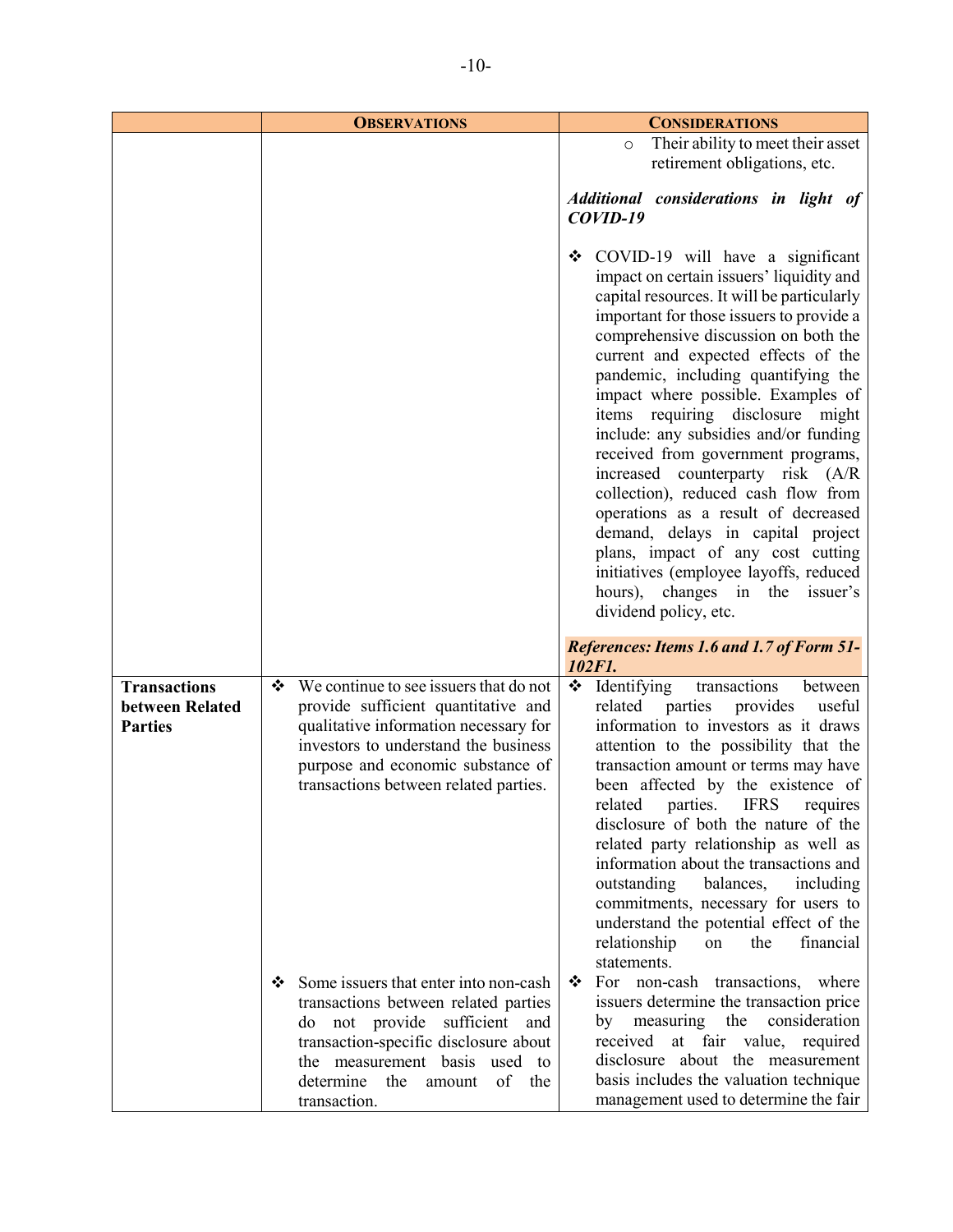| <b>OBSERVATIONS</b> | <b>CONSIDERATIONS</b>                                                                                                                                                                                                                                                                                                                                     |
|---------------------|-----------------------------------------------------------------------------------------------------------------------------------------------------------------------------------------------------------------------------------------------------------------------------------------------------------------------------------------------------------|
|                     | value, as well as the assumptions and<br>judgements management made to<br>determine the exchange amount.<br>$\div$ In explaining the measurement basis of<br>a non-cash related party transaction in<br>the MD&A, management should<br>ensure it has evidence to support that<br>the transaction was entered into at<br>market terms, if disclosing this. |
|                     | References: Item 1.9 of Form 51-102F1;<br><b>IAS 24 Related Party Disclosures; IFRS</b><br><b>13 Fair Value Measurement.</b>                                                                                                                                                                                                                              |

# *MD&A DISCLOSURE EXAMPLES*

# **a. DISCUSSION OF OPERATIONS AND THE IMPACT OF COVID-19**

The MD&A is a narrative explanation, through the eyes of management, of how an issuer performed during the period covered by the financial statements, and of an issuer's financial condition and future prospects. In discussing an issuer's operations for the reporting period, an issuer should avoid boilerplate disclosure, such as simply repeating information that is readily available in the financial statements. COVID-19 is likely to have had a significant impact on an issuer's operations and financial position. Disclosure of such should not only be entity-specific and transparent, providing a detailed explanation and breakdown of the impact of COVID-19, but also of any other factors contributing to period over period variances. For example, an issuer should not incorrectly attribute or generally list COVID-19 as the sole reason for any period over period variances or other negative news.

The impact of COVID-19 may vary significantly from industry to industry or issuer to issuer; therefore, an issuer should discuss the specific impact on their operations that COVID-19 has had, as well as provide detailed disclosures regarding the methodology used to determine the impact. For example, retailers that have been forced to shut their doors during emergency orders will have decreased sales from their brick and mortar locations, whereas a manufacturer may be impacted by issues in the supply chain or operating with reduced staffing in order to practice safe social distancing. Providing entity-specific disclosure will help investors understand the effect COVID-19 has had on operations and the mitigation measures that have been put in place.

#### **Example of Deficient Disclosure – Information on Impact of COVID-19 on Financial Performance**

- Results from the last quarter were impacted by COVID-19.
- Revenues of \$4.8 million, down by 20% and up by 5% when excluding the impact of COVID-19 pandemic.
- Net earnings of \$1.2 million, down by 25%.
- Impact of COVID-19 represents a decrease in net earnings per share of approximately \$0.05.

In the above example, the issuer discloses precise quantitative information on the impact of COVID-19 on its financial performance. However, the MD&A does not provide disclosure on the methodology used by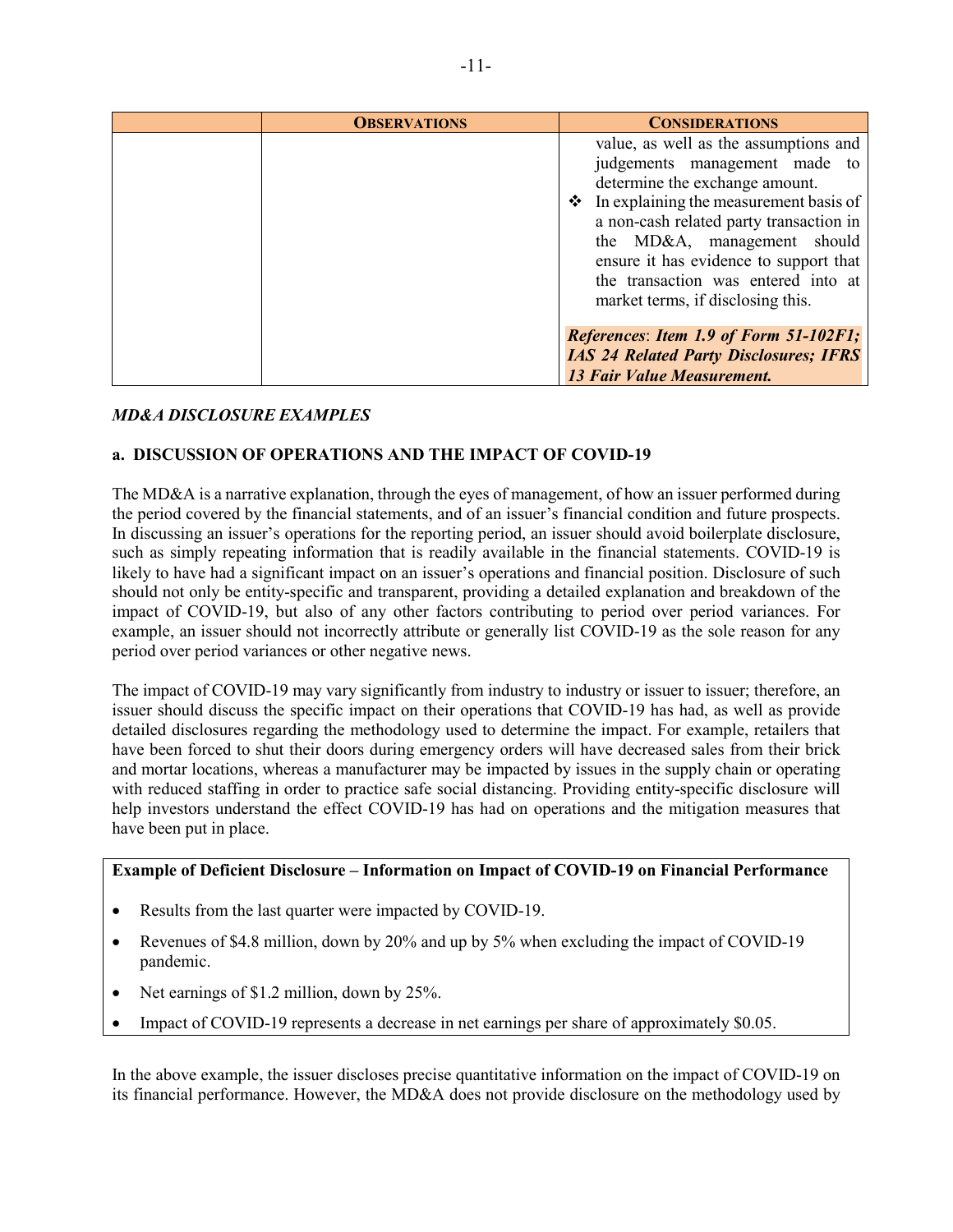the issuer to determine the impact of COVID-19 on revenues, net earnings and earnings per share. Further, the issuer has not described the other factors that have contributed to the period over period variances.

It may be difficult for an issuer to determine with accuracy the quantitative impact of COVID-19 on its financial performance. Therefore, in order to avoid misleading investors, the issuer should explain the methodology used in its calculation and should provide information about the judgements and estimations made by management in determining those impacts.

# **Example of Improved Disclosure – Information on Impact of COVID-19 on Financial Performance**

As described above, we shut down 25 locations country-wide in mid-March, and these locations remain closed as at the date of this MD&A. 14 locations remained open for take-out only. In order to mitigate the impacts of store closures and reduced revenues, we have temporarily laid off certain staff. Our mitigating efforts are described in further detail in the Recent Developments section.

- Results from the last quarter were impacted by COVID-19, specifically, as mentioned above, with the closure of 25 locations country-wide and 14 locations operating with limited capacity as take-out only.
- Revenue decreased by \$1.2 million, or 20% from the same period in the prior year. The closures noted above were in effect for 2 weeks during the reporting period. Based on our forecasts for each location, we estimate that the loss in revenues due to store closures was approximately \$1 million for the period ended March 31, 2020 (based on a 2-week average sales at those stores in prior periods). A further reduction of revenue of \$200 thousand is estimated from locations that remained open as take-out only due to a reduction in revenue/hour from the loss of customers dining in and shorter operating times.
- Cost of goods sold decreased by \$800 thousand, or 15% from the same period in the prior year. The decrease in cost of goods sold did not track the decrease in revenue exactly due to retaining staff members in open locations with reduced traffic due to operating as take-out only.
- Net earnings decreased by \$400 thousand, or 25% from the same period in the prior year. The decrease in net earnings is a result of the above decreases in revenue and cost of goods sold as certain fixed costs, such as leases, head office salaries and depreciation remained consistent from the prior period despite large decreases in revenue.

The above example provides a clear and detailed analysis of the impact of COVID-19, by providing entityspecific disclosure while also discussing other factors that may have contributed to period over period variances.

In uncertain times, clear and transparent disclosure is essential for investors to fully understand the impact of macro-economic factors, and also to ascertain information about the issuer's future prospects.

# **b. NON-GAAP FINANCIAL MEASURES (NGMs) – PROMINENCE AND LABELLING (including appropriate use of adjustments as a result of COVID-19)**

For a number of years, we have noted the proliferation of NGMs. Many of these measures are derived from profit or loss determined under an issuer's GAAP and, by omission or inclusion of selected items, generally present a more positive picture of financial performance. While NGMs can supplement and explain financial performance, cash flows or financial conditions, we remind issuers to accompany them with appropriate explanatory disclosures, as contemplated in *CSA Staff Notice 52-306 (Revised) Non-GAAP Financial Measures* (**CSA SN 52-306**).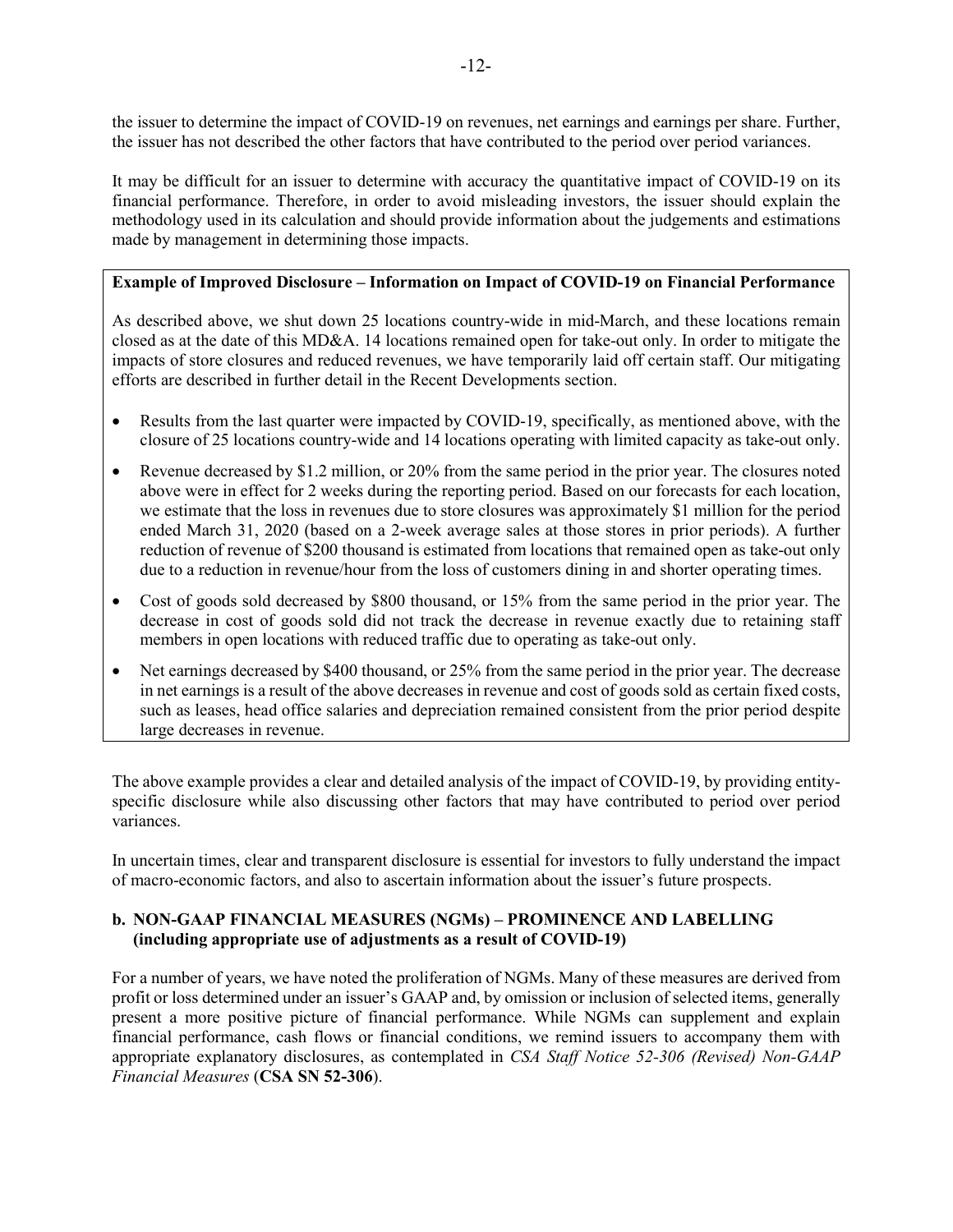We continue to see NGMs presented with greater prominence than the most directly comparable measure presented in an issuer's financial statements, or NGMs not properly labeled. Consistent with CSA SN 52-306, in order to ensure that an NGM does not mislead investors, an issuer should present, with equal or greater prominence to that of the NGM, the most directly comparable measure specified, defined or determined under the issuer's GAAP.

In addition, issuers are cautioned about adjustments or alternative profit measures defined as COVID-19 related. Not all COVID-19 effects are non-recurring and there may be a limited basis for management to conclude that a loss or expense is non-recurring, infrequent or unusual. This includes where the impact of COVID-19 crosses over multiple reporting periods. It could be misleading to describe an adjustment as COVID-19 related if management does not explain how the adjusted amount was specifically associated with COVID-19.

# **Example of Deficient Disclosure – NGMs in a News Release**

# **COMPANY ABC REPORTS FINANCIAL RESULTS FOR Q2 2020 OF \$10 MILLION**

# *Highlights*

- Revenue decreased 2% from the same period in the prior year to \$52 million.
- Adjusted EBITDA\* increased by 1% from the same period in the prior year to \$10 million.
- Net Earnings decreased 25% from the same period in the prior year to \$4 million.

\*Adjusted EBITDA is adjusted earnings before interest, taxes, depreciation, amortization and COVID-19 effects, as reflected below:

| Net earnings                                 | \$4 million  |
|----------------------------------------------|--------------|
| Interest                                     | \$1 million  |
| Depreciation                                 | \$2 million  |
| <b>EBITDA</b>                                | \$7 million  |
| Increased costs due to COVID-19 <sup>1</sup> | \$3 million  |
| Adjusted EBITDA                              | \$10 million |

1. The increased costs are non-recurring and are due to the COVID-19 pandemic.

In the above example, the issuer presented in the news release title "Financial Results of \$10 million". In this title, Financial Results are neither identified as being Adjusted EBITDA, an NGM, nor accompanied by Net Earnings determined under the issuer's GAAP. Investors may be confused and misinterpret the "Financial Results" as being a GAAP measure.

When presenting an NGM it may be misleading to present it without labeling the NGM properly and without identifying it as being an NGM. In this example, it is misleading to not present Net Earnings calculated in accordance with the issuer's GAAP with equal or greater prominence than the NGM.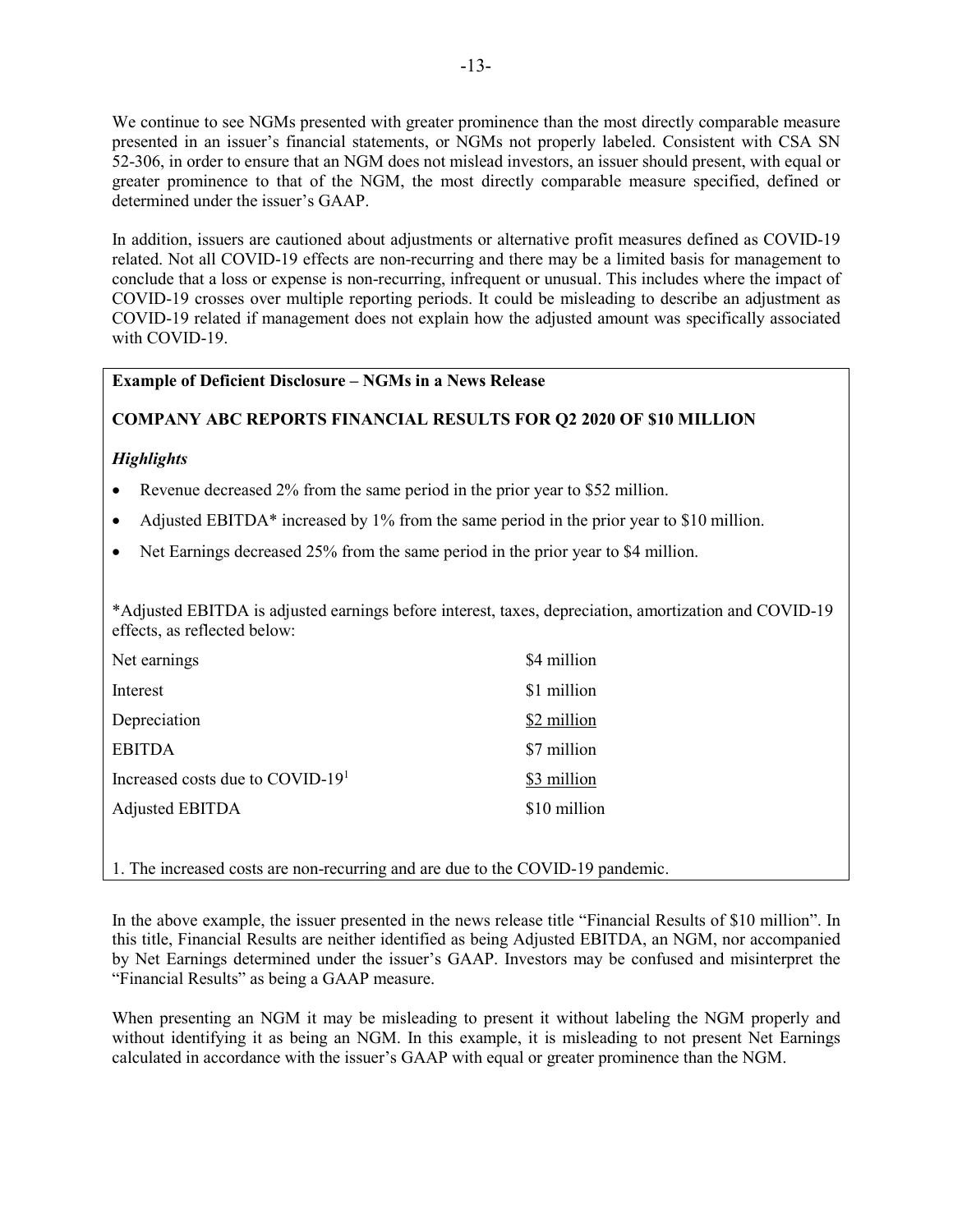In addition, the NGM, Adjusted EBITDA, includes an adjustment which is described as being non-recurring as a result of COVID-19. However, the disclosure does not explain how management determined the increased costs are related to COVID-19, the nature of the increased costs, why the measure provides useful information for investors and the additional purposes, if any, for which management uses the NGM. Further, describing the adjustment as 'non-recurring' may be misleading if there is little basis for management to conclude that similar costs are unreasonably likely to occur within the next two years.

# **Example of Improved Disclosure – NGMs in a News Release**

# **COMPANY ABC REPORTS NET EARNINGS OF \$4 MILLION AND ADJUSTED EBITDA OF \$10 MILLION**

# *Highlights*

- Revenue decreased 2% from the same period in the prior year to \$52 million.
- Net Earnings decreased 25% from the same period in the prior year to \$4 million.
- Adjusted EBITDA\* increased by 1% from the same period in the prior year to \$10 million.

\*Adjusted EBITDA is a Non-GAAP Financial Measure. For more information, refer to the section on Non-GAAP Financial Measures at the end of this news release, and below for a full reconciliation of adjusted EBITDA to the most comparable GAAP measure.

| Net earnings                                        | \$4 million   |
|-----------------------------------------------------|---------------|
| Interest                                            | \$1 million   |
| Depreciation                                        | \$2 million   |
| <b>EBITDA</b>                                       | \$7 million   |
| Restructuring costs $1$                             | \$2.5 million |
| Safety measures implemented at plant A <sup>2</sup> | \$0.5 million |
| <b>Adjusted EBITDA</b>                              | \$10 million  |

1. As a result of the COVID-19 pandemic, management expects decreased demand for our products for the remainder of 2020 and 2021. As a result, management has reorganized its operations to streamline production and reduce head office staff. These restructuring costs include the cost of laying off 10 employees and the cost of shifting the majority of the production to manufacturing plant A. Additional restructuring costs are expected in the subsequent interim period, although the majority of the restructuring costs have already been incurred. Please refer to the *COVID-19 impact* section of the company's MD&A and the restructuring costs note in the financial statements, filed concurrently with this news release, for additional details on the impact of COVID-19 on the company's operations.

2. As a result of public health directives, the company implemented safety measures at manufacturing plant A to ensure the safety of our employees. These costs include the cost of reconfiguring certain equipment to ensure physical distancing guidelines could be observed, the installation of physical barriers to production areas where safe physical distancing cannot be observed, and increased overhead costs of running three production shifts (previously two) to reduce the number of workers per shift. The costs relating to plant reconfiguration and installation of barriers are one-time costs, but the increased overhead costs (\$0.1M) are expected to recur until physical distancing measures are no longer recommended.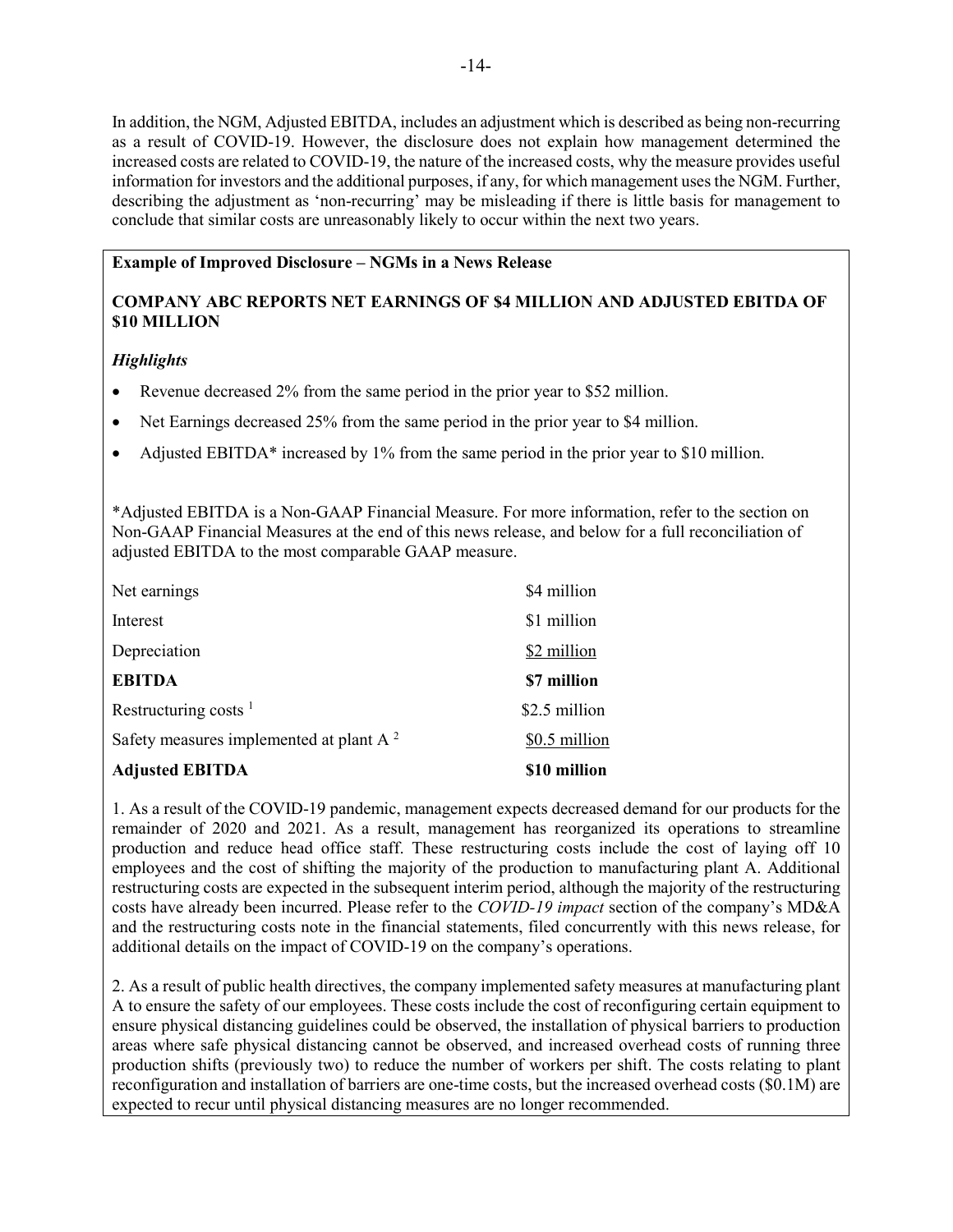These two adjustments to EBITDA provide useful information to investors as the resulting "Adjusted EBITDA" measure is comparable to the prior year measure and provides investors with management's calculation of earnings resulting from the company's ongoing business operations.

The above discussion focused on a few aspects of NGMs' disclosure expectations. Issuers should ensure that they refer to all of the guidance set forth in CSA SN 52-306 in preparing disclosure documents.

## **3. OTHER REGULATORY DISCLOSURE DEFICIENCIES**

# *HOT BUTTONS*

|                         | <b>OBSERVATIONS</b>                                                        | <b>CONSIDERATIONS</b>                                                        |  |
|-------------------------|----------------------------------------------------------------------------|------------------------------------------------------------------------------|--|
| <b>OTHER REGULATORY</b> |                                                                            |                                                                              |  |
| Overly<br>Promotional   | ❖ We noted disclosure by some issuers<br>that is overly promotional and in | Issuers are prohibited from making<br>❖<br>false or misleading statements or |  |
| <b>Disclosure</b>       | certain circumstances, either untrue                                       | facts from a<br>omitting<br>statement                                        |  |
|                         | or unbalanced to such an extent that it                                    | necessary to make that statement true or                                     |  |
|                         | may mislead investors.                                                     | not misleading.                                                              |  |
|                         |                                                                            | $\bullet$ Disclosure by issuers<br>should be                                 |  |
|                         |                                                                            | balanced, for example, by providing the                                      |  |
|                         |                                                                            | risks and contingencies associated with                                      |  |
|                         |                                                                            | positive news or events, in order to                                         |  |
|                         |                                                                            | avoid being misleading.                                                      |  |
|                         |                                                                            | Disclosure of early-stage plans of a new                                     |  |
|                         |                                                                            | business, objective, or strategy, or                                         |  |
|                         |                                                                            | material claims about an issuer's                                            |  |
|                         |                                                                            | business<br>the corresponding<br>and                                         |  |
|                         |                                                                            | opportunity should be substantiated or                                       |  |
|                         |                                                                            | balanced with a discussion of the                                            |  |
|                         |                                                                            | issuer's business plans, milestones and                                      |  |
|                         |                                                                            | expected timing of such, capital                                             |  |
|                         |                                                                            | requirements, and associated risks.<br>States announcing pending favourable  |  |
|                         |                                                                            | transactions should disclose material                                        |  |
|                         |                                                                            | conditions necessary to complete the                                         |  |
|                         |                                                                            | transaction, file the related material                                       |  |
|                         |                                                                            | contracts (if required by section 12.2 of                                    |  |
|                         |                                                                            | NI 51-102), and update the market                                            |  |
|                         |                                                                            | promptly if the conditions are not                                           |  |
|                         |                                                                            | expected to be met or the transaction is                                     |  |
|                         |                                                                            | not completed.                                                               |  |
|                         |                                                                            | Strategies Should refrain from publishing                                    |  |
|                         |                                                                            | numerous news releases that disclose no                                      |  |
|                         |                                                                            | new material facts.                                                          |  |
|                         |                                                                            | <b>References:</b> National Policy 51-201                                    |  |
|                         |                                                                            | <b>Disclosure Standards; CSA Staff Notice</b>                                |  |
|                         |                                                                            | 51-348 Staff's Review of Social Media                                        |  |
|                         |                                                                            | Used by Reporting Issuers; CSA Staff                                         |  |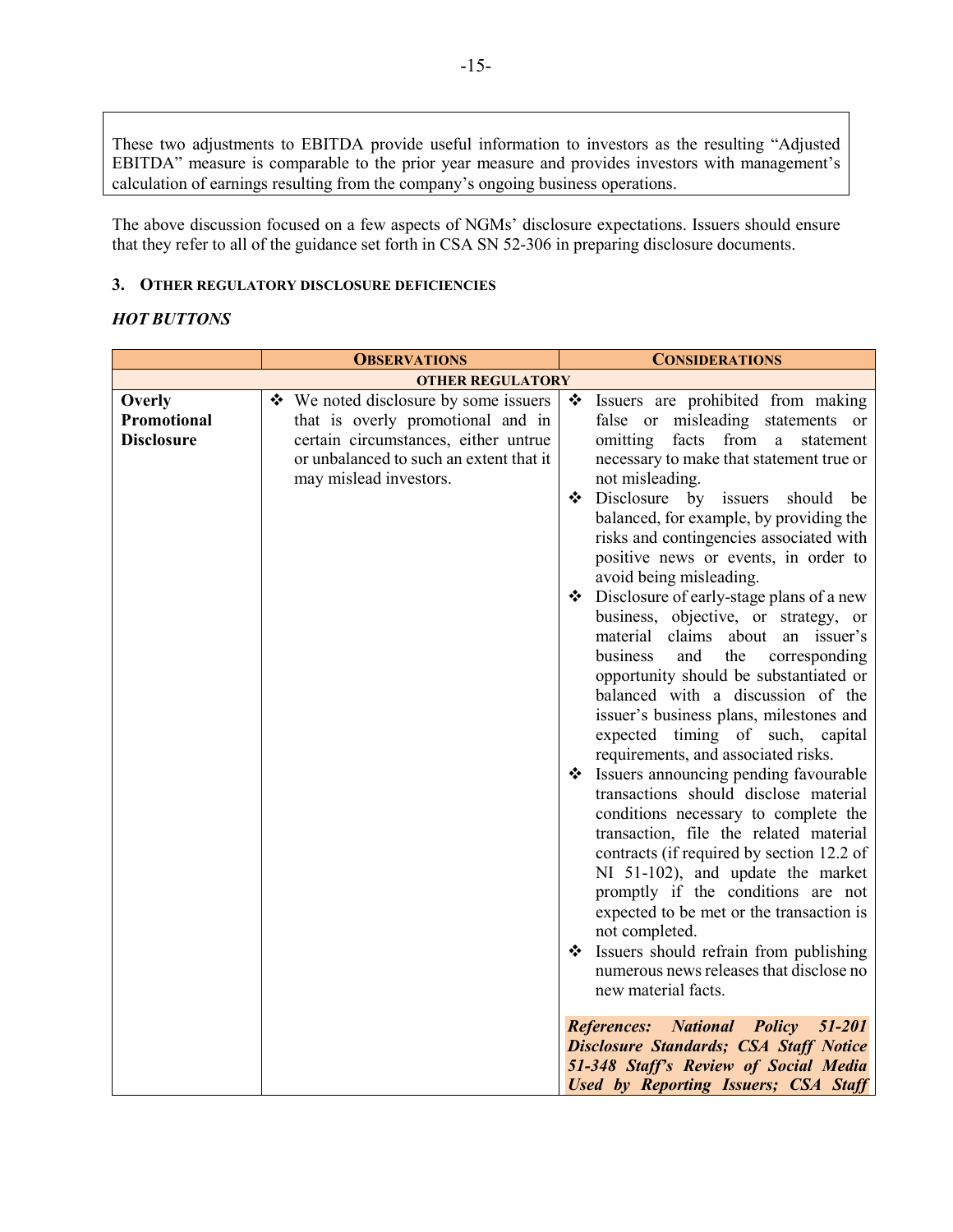|                          | <b>OBSERVATIONS</b>                                                                                                                                                                                                                                                                                                                                                                                                                                                                                                                                                                                                                                                                                                    | <b>CONSIDERATIONS</b>                                                                                                                                                                                                                                                                                                                                                                                                                                                                                                                                                                                                                                                                                                                                                                             |
|--------------------------|------------------------------------------------------------------------------------------------------------------------------------------------------------------------------------------------------------------------------------------------------------------------------------------------------------------------------------------------------------------------------------------------------------------------------------------------------------------------------------------------------------------------------------------------------------------------------------------------------------------------------------------------------------------------------------------------------------------------|---------------------------------------------------------------------------------------------------------------------------------------------------------------------------------------------------------------------------------------------------------------------------------------------------------------------------------------------------------------------------------------------------------------------------------------------------------------------------------------------------------------------------------------------------------------------------------------------------------------------------------------------------------------------------------------------------------------------------------------------------------------------------------------------------|
|                          |                                                                                                                                                                                                                                                                                                                                                                                                                                                                                                                                                                                                                                                                                                                        | <b>Notice 51-356 Problematic Promotional</b>                                                                                                                                                                                                                                                                                                                                                                                                                                                                                                                                                                                                                                                                                                                                                      |
|                          |                                                                                                                                                                                                                                                                                                                                                                                                                                                                                                                                                                                                                                                                                                                        | <b>Activities by Issuers.</b>                                                                                                                                                                                                                                                                                                                                                                                                                                                                                                                                                                                                                                                                                                                                                                     |
| <b>Insider Reporting</b> | Reporting insiders: We continue to<br>❖<br>observe instances where insider<br>reports are not being filed or not filed<br>on a timely basis on the System for<br>Electronic Disclosure by Insiders<br>(SEDI). In particular, we frequently<br>observe that SEDI reports related to<br>securities issued under compensation<br>arrangements established by issuers<br>are filed late, incorrectly or not filed<br>at all.                                                                                                                                                                                                                                                                                               | initial report: Reporting insiders are<br>required to file an initial insider report<br>within 10 days of becoming a reporting<br>insider if they own or control, directly<br>or indirectly, securities or related<br>financial instruments<br>involving<br><sub>a</sub><br>security of the issuer.<br>Subsequent reports: Reporting insiders<br>❖<br>are required to file a report within five<br>days after <i>any</i> change in their holdings<br>occurs. For example, an acquisition or<br>disposition of securities, a grant or<br>expiration of options, warrants or other<br>securities issued under compensation<br>arrangements, share consolidations,<br>stock splits, etc.                                                                                                             |
|                          | Reporting insiders: We have also<br>❖<br>observed a number of insider reports<br>filed<br>with<br>inaccurate<br>being<br>in particular,<br>information;<br>we<br>frequently observe reports with<br>inaccurate transaction dates.<br>Issuers: We continue to observe<br>❖<br>discrepancies between the number of<br>securities held by reporting insiders<br>as disclosed in an issuer's CD<br>information<br>documents<br>(e.g.<br>circulars) and the reporting insider's<br>SEDI filings. This often occurs when<br>an issuer grants securities<br>to<br>insiders<br>reporting<br>under<br>compensation arrangements and they<br>do not communicate this issuance to<br>the reporting insiders on a timely<br>basis. | ❖<br>instances<br>of<br>acquisitions<br>ln<br>or<br>dispositions<br>of<br>securities,<br>the<br>transaction date to be reported is the<br>trade date, not the settlement date.<br>Issuers are encouraged to implement<br>❖<br>internal processes to ensure that the<br>number<br>of<br>security<br>holdings<br>communicated to them<br>their<br>by<br>reporting insiders are accurate and also<br>to ensure that securities granted under<br>compensation<br>arrangements<br>to<br>reporting insiders are communicated to<br>the insider on a timely basis. These<br>will help to<br>processes<br>ensure<br>consistency between the issuer's CD<br>filings and SEDI, and will also allow<br>reporting insiders to avoid late fees for<br>filing insider reports after the prescribed<br>deadline. |
|                          |                                                                                                                                                                                                                                                                                                                                                                                                                                                                                                                                                                                                                                                                                                                        | <b>References: National Instrument 55-104</b><br><b>Insider Reporting Requirements and</b><br><b>Exemptions; CSA Staff Notice 55-315</b><br><b>Frequently</b><br><b>Asked Questions</b><br>about<br><b>National Instrument 55-104 Insider</b><br><b>Reporting Requirements and Exemptions;</b><br>CSA Staff Notice 55-316 Questions and<br><b>Answers on Insider Reporting and the</b><br><b>System for Electronic Disclosure by</b><br><b>Insiders (SEDI).</b>                                                                                                                                                                                                                                                                                                                                   |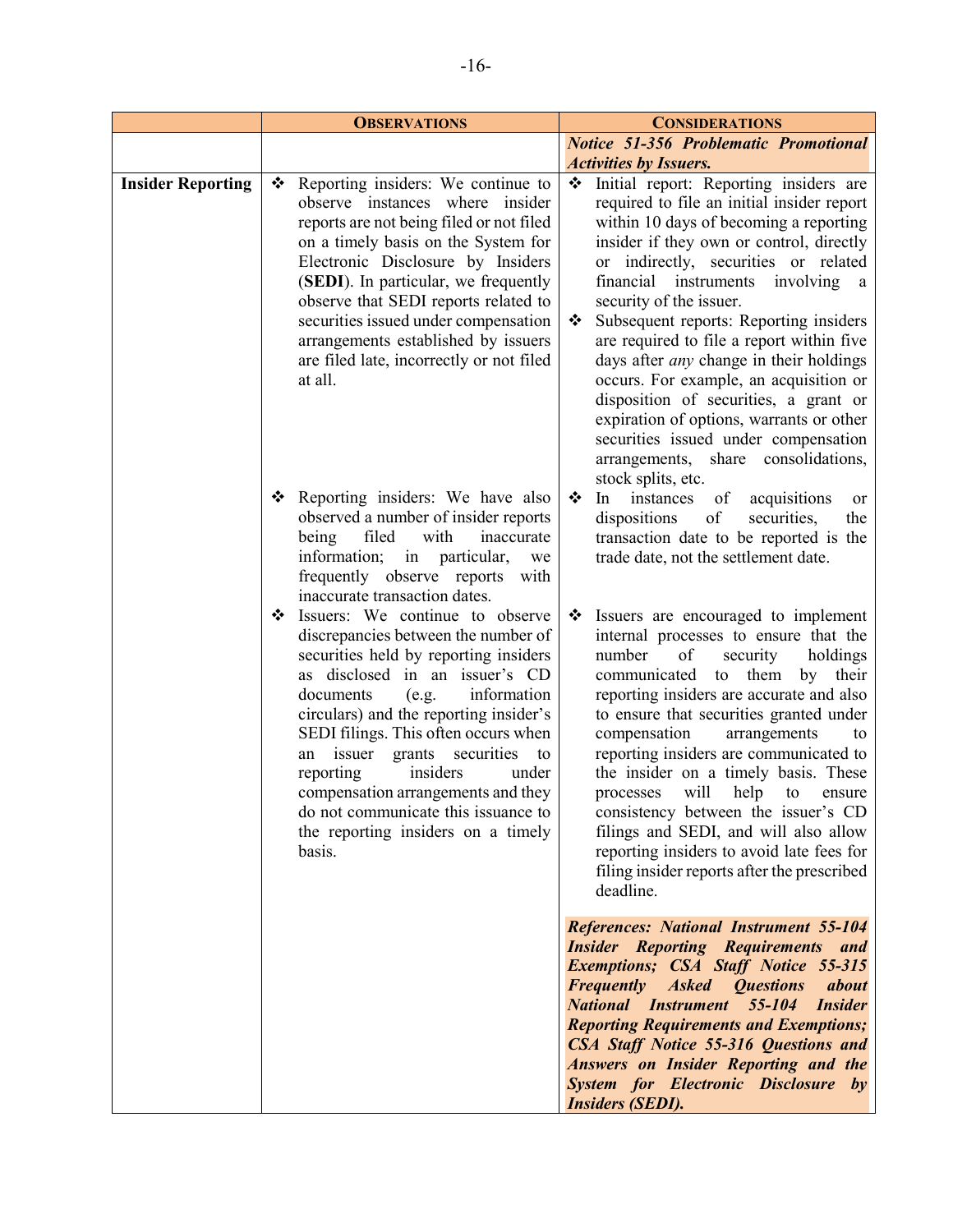|                        | <b>OBSERVATIONS</b>                 | <b>CONSIDERATIONS</b>                              |
|------------------------|-------------------------------------|----------------------------------------------------|
| <b>Early Warning</b>   | We have observed a number of<br>❖   | The early warning reporting system is<br>❖         |
| Reporting <sup>3</sup> | instances where security holders do | intended to provide transparency to the            |
|                        | fulfill their early warning<br>not  | marketplace<br>when<br>$\mathbf{a}$<br>significant |
|                        | reporting requirements.             | acquisition in the securities of an issuer         |
|                        |                                     | occurs. The purpose of the requirement             |
|                        |                                     | is to warn the marketplace that a take-            |
|                        |                                     | over bid could be imminent. The                    |
|                        |                                     | acquiror must specifically disclose not            |
|                        |                                     | only the details of the transaction and            |
|                        |                                     | the percentage of securities held, but             |
|                        |                                     | also its intention and the purpose in              |
|                        |                                     | making the acquisition of securities.              |
|                        |                                     | The following events generally trigger             |
|                        |                                     | the early warning requirements:                    |
|                        |                                     | 10% ownership: beneficial<br>$\circ$               |
|                        |                                     | ownership of, or control or                        |
|                        |                                     | direction over, voting or equity                   |
|                        |                                     | securities of any class of an                      |
|                        |                                     | issuer, or securities convertible                  |
|                        |                                     | into voting or equity securities                   |
|                        |                                     | of any class of an issuer, that,                   |
|                        |                                     | together with the acquiror's                       |
|                        |                                     | securities<br>of<br>that<br>class,                 |
|                        |                                     | constitute 10% or more of the                      |
|                        |                                     | outstanding securities of that                     |
|                        |                                     | class;                                             |
|                        |                                     | 2% increases or decreases in<br>$\circ$            |
|                        |                                     | the<br>ownership<br>percentage                     |
|                        |                                     | reported in the security holder's                  |
|                        |                                     | most recent report;<br>Decreases to less than 10%  |
|                        |                                     | $\circ$<br><i>ownership<sup>4</sup></i> ; and      |
|                        |                                     | A change in a material fact                        |
|                        |                                     | $\circ$<br>reported in the security holder's       |
|                        |                                     | most recent report.                                |
|                        |                                     | When a security holder triggers the                |
|                        |                                     | early warning requirements,<br>such                |
|                        |                                     | security holder is required to inform the          |
|                        |                                     | marketplace by:                                    |
|                        |                                     | Issuing and filing a news<br>$\circ$               |
|                        |                                     | release<br>later than the<br>no                    |
|                        |                                     | opening of trading on the                          |
|                        |                                     | business day following the                         |
|                        |                                     | event; and                                         |

<span id="page-16-0"></span> $3$  Note that the reporting requirements differ for eligible institutional investors that choose to report under the alternative monthly reporting  $\frac{3}{2}$ system. Refer to Part 4 of National Instrument 62-103 *The Early Warning System and Related Take-Over Bid and Insider Reporting Issues* for additional information.

<span id="page-16-1"></span><sup>&</sup>lt;sup>4</sup> Note that in the case of a decrease to less than 10% ownership, security holders are not required to report any further change in ownership unless they regain at least 10% ownership.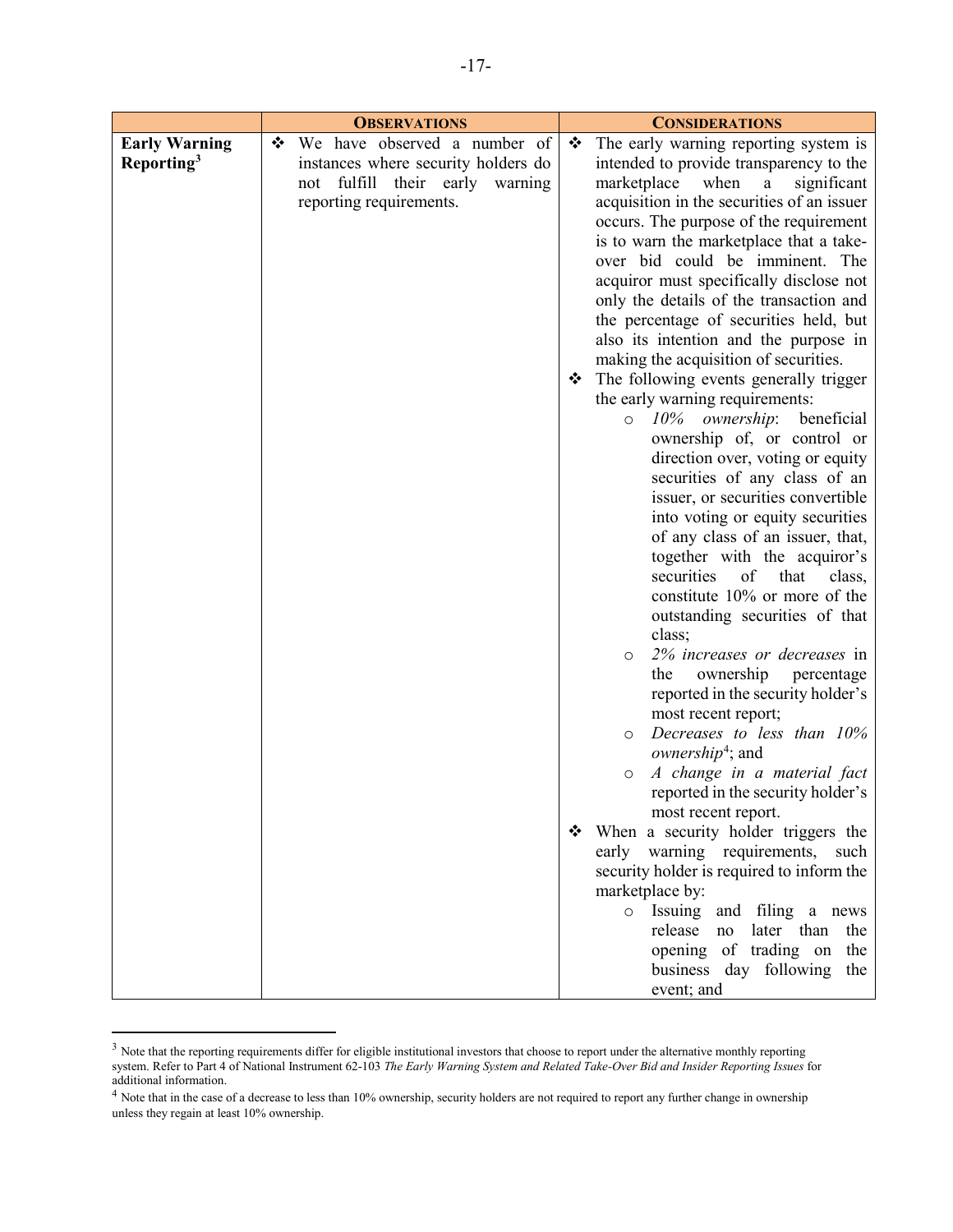|                                            | <b>OBSERVATIONS</b>                                                                                                                  | <b>CONSIDERATIONS</b>                                                                                                                                                                                                                                                                                                                                                                                                                                                                                                                                                  |
|--------------------------------------------|--------------------------------------------------------------------------------------------------------------------------------------|------------------------------------------------------------------------------------------------------------------------------------------------------------------------------------------------------------------------------------------------------------------------------------------------------------------------------------------------------------------------------------------------------------------------------------------------------------------------------------------------------------------------------------------------------------------------|
|                                            |                                                                                                                                      | Filing<br>Form<br>62-103F1<br>$\circ$<br>Required Disclosure under the<br>Early Warning Requirements,<br>no later than two business days<br>following the event.<br>$\triangle$ A security holder is exempt from the<br>early warning requirements if a change<br>in their ownership percentage arises<br>solely by actions taken by the Issuer and<br>without any action being taken by the<br>security holder.                                                                                                                                                       |
|                                            |                                                                                                                                      | <b>References: National Instrument 62-103</b><br><b>Early Warning System and Related Take-</b><br>Over Bid and Insider Reporting Issues;<br>Part 5 of National Instrument 62-104<br><b>Take-Over Bids and Issuer Bids; Part 3 of</b><br><b>National Policy 62-203 Take-Over Bids</b><br>and Issuer Bids.                                                                                                                                                                                                                                                               |
| <b>Material Change</b><br><b>Reporting</b> | Some issuers do not issue material<br>❖<br>change reports in relation to material<br>changes, or do not do so in a timely<br>manner. | The term 'material change' is generally<br>❖<br>defined in each jurisdiction's securities<br>legislation and is usually based on a<br>market impact test.<br>Upon occurrence of a material change,<br>❖<br>issuers are required to:<br>Immediately issue and file a<br>$\circ$<br>news release authorized by an<br>executive officer disclosing the<br>nature and substance of the<br>change; and<br>As soon as practicable, and in<br>$\circ$<br>any event within 10 days of the<br>date on which the change<br>occurs, file Form 51-102F3<br>Material Change Report. |
|                                            |                                                                                                                                      | Additional considerations in light of<br>$COVID-19$<br>States Should be aware of the impact of<br>COVID-19, or resulting governmental<br>or regulatory policies, that may be<br>unique or more significant to them than<br>to others in their industry. Examples of<br>potentially material information that<br>may result in a material change due to<br>COVID-19 are:<br>Significant disruptions to<br>an<br>$\circ$<br>issuer's<br>workforce<br><sub>or</sub><br>operations,                                                                                        |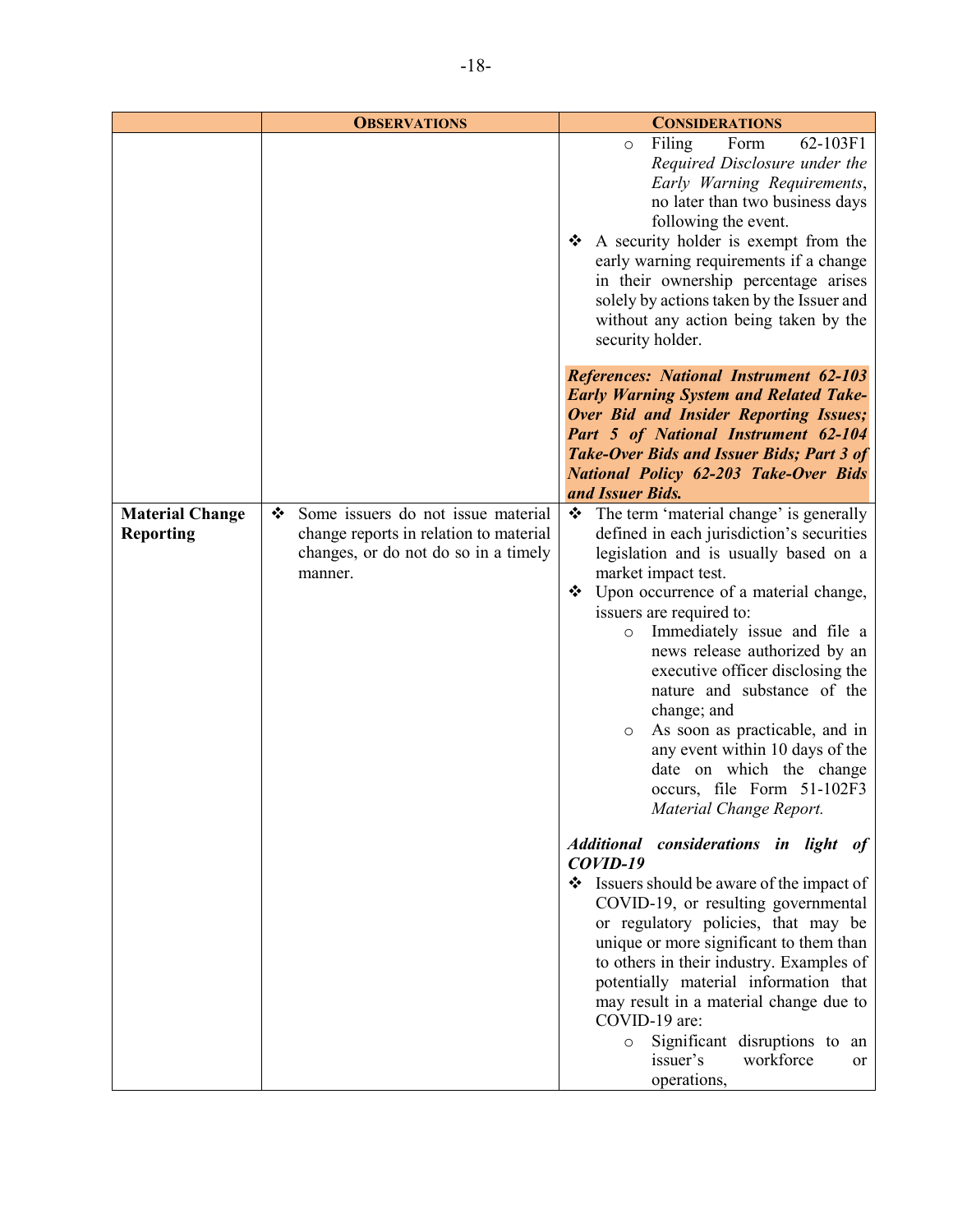| <b>OBSERVATIONS</b> |         | <b>CONSIDERATIONS</b>                        |
|---------------------|---------|----------------------------------------------|
|                     |         | o Negative changes in markets,               |
|                     |         | economy or laws,                             |
|                     |         | o Supply chain delays<br><sub>or</sub>       |
|                     |         | disruptions that are critical to             |
|                     |         | an issuer's business,                        |
|                     | $\circ$ | Changes in credit arrangements               |
|                     | $\circ$ | Increased cost of goods or                   |
|                     |         | services,                                    |
|                     |         | Suspension of exports, etc.                  |
|                     |         |                                              |
|                     |         | <b>References: Part 7 of NI 51-102, Form</b> |
|                     |         | 51-102F3 Material Change Report.             |

# **4.MINERAL PROJECT DISCLOSURE**

National Instrument 43-101 *Standards of Disclosure for Mineral Projects* (**NI 43-101**) governs public disclosure of scientific and technical information about an issuer's mining and mineral exploration projects including written documents, websites, and oral statements. Issuers must base their scientific and technical disclosure on information provided by a "*qualified person*" (**QP**), as defined in section 1.1 of NI 43-101. NI 43-101 also requires issuers to file a "*technical report*", in a prescribed format, Form 43-101F1 *Technical Report* (**Technical Report**), for significant corporate or mineral project milestones. The purpose of the Technical Report is to support disclosure of the issuer's exploration, development, and production activities with additional information to assist current and prospective investors in making investment decisions. In some circumstances, QPs authoring the Technical Report must be independent of the issuer and the mineral property.

A major component of CSA mineral-industry reviews in 2018 and 2019 was a review of technical reports supporting the disclosure of mineral resource estimates. CSA Staff Notice 43-311 *Review of Mineral Resource Estimates in Technical Reports* provides detailed commentary on the results of the review and guidance on regulatory requirements and expectations. The main results of the review are included in the Hot Buttons below. Please note that this is not an exhaustive list.

*HOT BUTTONS*

|                         | <b>OBSERVATIONS</b>                  | <b>CONSIDERATIONS</b>                   |
|-------------------------|--------------------------------------|-----------------------------------------|
|                         | <b>MINERAL PROJECTS</b>              |                                         |
| <b>Technical Report</b> | Some Technical Reports do not<br>❖   | ❖<br>The Technical Report<br>requires   |
| <b>Content: Mineral</b> | include adequate disclosure of       | sufficient discussion of the key        |
| <b>Resource</b>         | important criteria the QP used to    | assumptions, parameters, and methods    |
| <b>Estimates</b>        | determine that the mineral resource  | used to estimate the mineral resource   |
|                         | demonstrated<br>reasonable<br>has    | for a reasonably informed reader to     |
|                         | prospects for eventual economic      | understand the basis for the mineral    |
|                         | extraction. Specific examples        | resource estimate and how it was        |
|                         | include omission of the proposed     | generated. Absent these disclosures, it |
|                         | mining method(s), metallurgical      | may be unclear if the mineral resource  |
|                         | recovery factors, selected metal     | meets the threshold required by the     |
|                         | price(s) including justification for | Institute of Mining,<br>Canadian        |
|                         | the selection, and the cut-off grade | Metallurgy and Petroleum (CIM)          |
|                         | and how it was determined.           |                                         |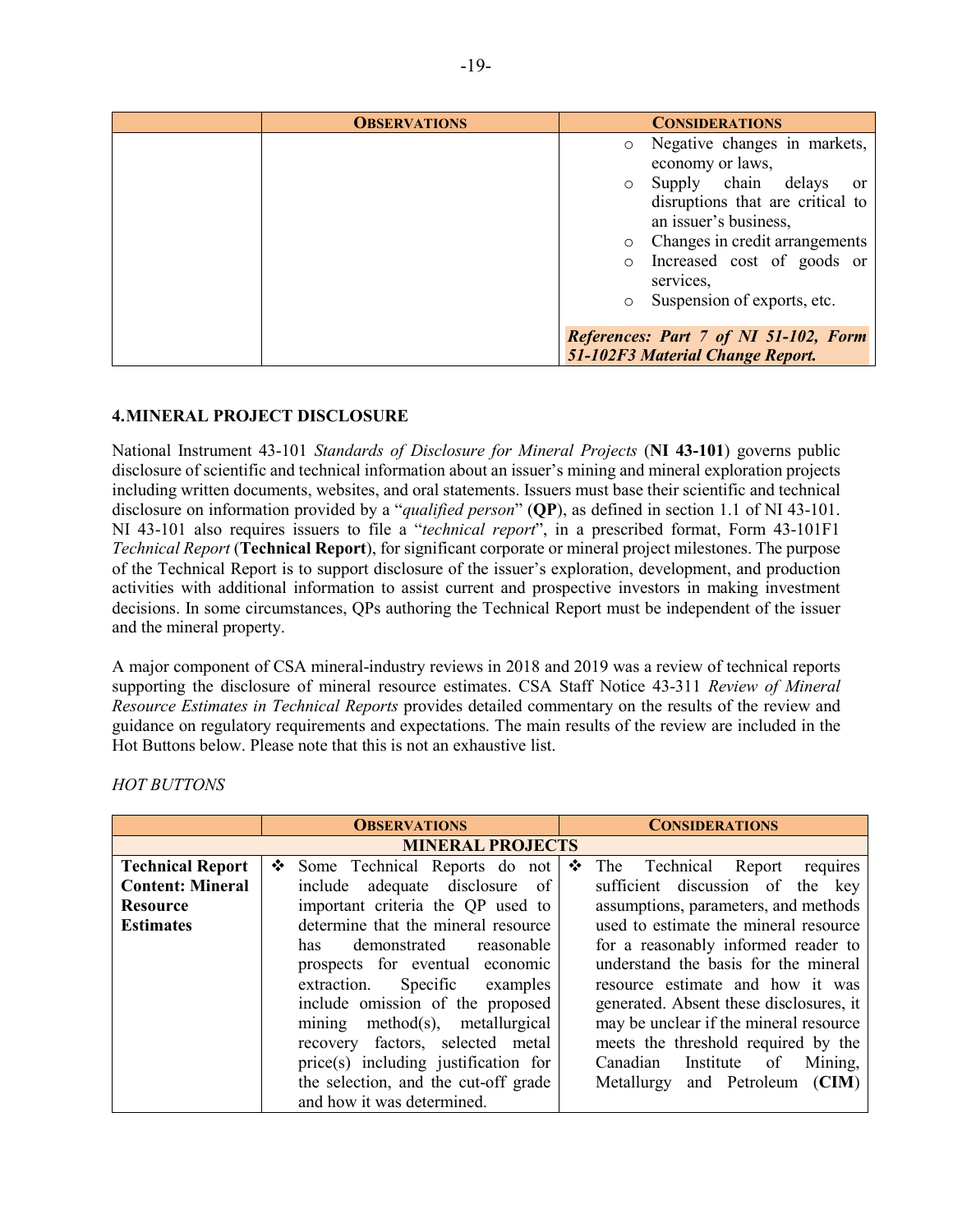| <b>OBSERVATIONS</b>                                                                                                                                                                                                                                                                                                                                     | <b>CONSIDERATIONS</b>                                                                                                                                                                                                                                                                                                                                                                                                                                                                                                                                                                                                                                                                                                                                                                                                                                                                                                                                                                                                                                                                                                                                                                                   |
|---------------------------------------------------------------------------------------------------------------------------------------------------------------------------------------------------------------------------------------------------------------------------------------------------------------------------------------------------------|---------------------------------------------------------------------------------------------------------------------------------------------------------------------------------------------------------------------------------------------------------------------------------------------------------------------------------------------------------------------------------------------------------------------------------------------------------------------------------------------------------------------------------------------------------------------------------------------------------------------------------------------------------------------------------------------------------------------------------------------------------------------------------------------------------------------------------------------------------------------------------------------------------------------------------------------------------------------------------------------------------------------------------------------------------------------------------------------------------------------------------------------------------------------------------------------------------|
| Some Technical Reports do not<br>❖<br>adequately describe the specific<br>procedures the QP undertook in<br>verifying the data or provide the<br>QP's opinion on the adequacy of the<br>data used in the Technical Report.<br>This<br>deficiency<br>was<br>most<br>pronounced where the QP was using<br>data generated by earlier project<br>operators. | Definition Standards for Mineral<br>Resources and Mineral Reserves.<br>"Data verification" is a defined term<br>❖<br>and is not merely ensuring that assay<br>have<br>results<br>been<br>accurately<br>transferred, for example, into a mineral<br>estimation<br>database.<br>resource<br>It<br>encompasses all efforts by the QP to<br>verify that the database is fit for<br>purpose. A QP is required to disclose<br>the steps they have taken to verify the<br>data used in the Technical Report and<br>the QP cannot rely on data verification<br>completed by other QP's in previous                                                                                                                                                                                                                                                                                                                                                                                                                                                                                                                                                                                                              |
| Some Technical Reports include<br>❖<br>tables showing the sensitivity of the<br>mineral resource estimate to changes<br>in cut-off grade without showing the<br>base-case<br>estimate<br>clearly,<br><b>or</b><br>showing<br>unreasonable<br>cut-off<br>grades.                                                                                         | reports on behalf of other issuers.<br>Legacy data, collected before the<br>❖<br>activities of the current project<br>operator, may have been generated<br>few<br>using<br>quality<br>assurance<br>procedures, and the results of earlier<br>verification may be unknown to the<br>current operator or the QP. If so,<br>efforts to verify the legacy data are<br>essential to ensure the integrity of the<br>mineral resource database.<br>❖<br>Tables<br>the<br>showing<br>estimate's<br>sensitivity to cut-off grade are<br>valuable, but the QP should ensure a<br>table like that is not misleading. The<br>actual mineral resource estimate being<br>disclosed in the Technical Report<br>should be clearly marked (for example,<br>by bold type or shading). Tonnages<br>and grades at other cut-offs should still<br>have reasonable prospects for eventual<br>economic extraction. Cut-off grades<br>set lower than a plausible break-even<br>level could be interpreted as potential<br>mineral<br>resources,<br>and<br><b>SO</b><br>are<br>misleading.<br>potentially<br>Moreover,<br>estimates with a zero cut-off grade<br>have no way of meeting the definition<br>of a mineral resource. |
| Risk disclosure, required in Item 25<br>❖<br>of the Technical Report, sometimes<br>has the character of "boilerplate"<br>text, and is not specific to the subject<br>mineral project.                                                                                                                                                                   | Risks set out should be those that are<br>❖<br>specific to the mineral project that is<br>the subject of the Technical Report.<br>References: Items 11, 12, 14(a), 14(b) and                                                                                                                                                                                                                                                                                                                                                                                                                                                                                                                                                                                                                                                                                                                                                                                                                                                                                                                                                                                                                            |
|                                                                                                                                                                                                                                                                                                                                                         | 25 of Form 43-101F1; section 1.1 of NI<br>43-101.                                                                                                                                                                                                                                                                                                                                                                                                                                                                                                                                                                                                                                                                                                                                                                                                                                                                                                                                                                                                                                                                                                                                                       |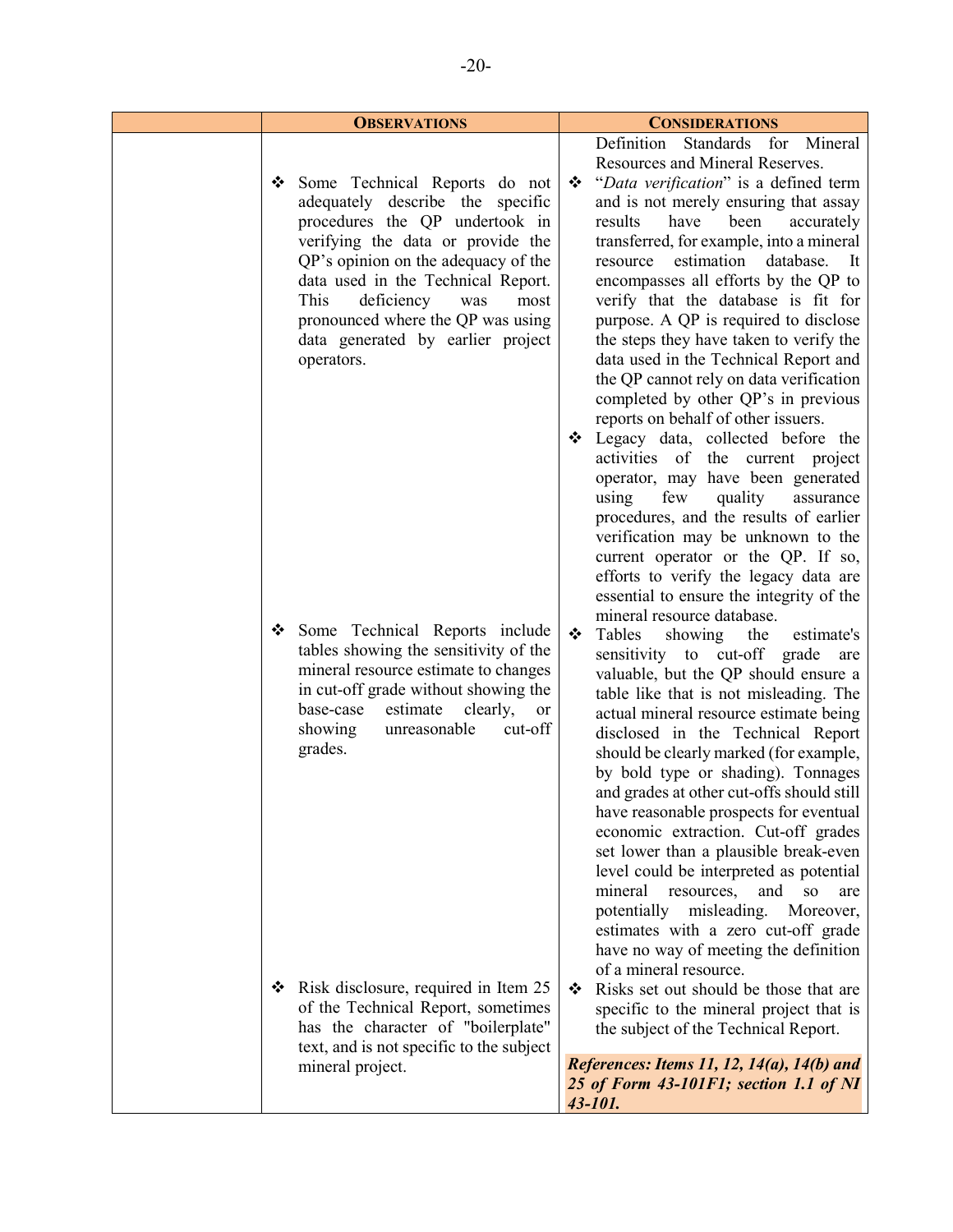|                                          | <b>OBSERVATIONS</b>                                                                                                                                                                           | <b>CONSIDERATIONS</b>                                                                                                                                                                                                                                                                                                                                                                                                   |
|------------------------------------------|-----------------------------------------------------------------------------------------------------------------------------------------------------------------------------------------------|-------------------------------------------------------------------------------------------------------------------------------------------------------------------------------------------------------------------------------------------------------------------------------------------------------------------------------------------------------------------------------------------------------------------------|
| <b>Disclosure of</b><br><b>Estimates</b> | ❖<br>A common deficiency in routine<br>of<br>mineral<br>project<br>disclosure<br>information is the failure to state both<br>tonnage and grade of mineral<br>resources or mineral reserves.   | Stand-alone<br>❖<br>disclosure<br>of<br>total<br>contained metal or mineral (e.g.,<br>ounces of gold, pounds of uranium<br>oxide, etc.) is contrary to NI 43-101.<br>Tonnage and grade must be disclosed<br>each time an estimate is cited. It is<br>insufficient, for example, to point to<br>earlier disclosure that complies with<br>NI 43-101.                                                                      |
|                                          | Another deficiency is the failure to<br>disclose whether mineral reserves<br>are included in, or excluded from, the<br>mineral resource estimate.                                             | Conventions on the disclosure of<br>❖<br>mineral reserves are not uniform.<br>Where an issuer discloses mineral<br>reserves, the disclosure should avoid<br>being misleading by showing, clearly<br>and prominently, the convention the<br>issuer is following: whether the<br>mineral resource includes the mineral<br>reserve, or is additional to the mineral<br>reserve.<br>References: Subsections 2.2(b), 2.2 (d) |
| <b>Compliance with</b>                   | Some issuers rely on hyperlinks in<br>❖                                                                                                                                                       | and 3.4(b) of NI 43-101.<br>Issuers providing graphical or tabular<br>❖                                                                                                                                                                                                                                                                                                                                                 |
| Part 3 of NI 43-<br>101                  | news releases or other System for<br>Electronic Document Analysis and<br>(SEDAR)<br>Retrieval<br>filings<br>to<br>provide maps, sections, or tables,                                          | information in their filings should<br>this information in<br>include<br>the<br>document that is filed, as hyperlinks<br>broken<br>over<br>time. If<br>may<br>be                                                                                                                                                                                                                                                        |
|                                          | filing<br>without<br>the<br>relevant<br>information<br>SEDAR. Links<br>on<br>provided on the issuer's website, or<br>by dissemination services, may stop<br>and<br>the<br>required<br>working | information is important enough to be<br>linked, it is important enough to be<br>included in the issuer's permanent<br>disclosure record on SEDAR.                                                                                                                                                                                                                                                                      |
|                                          | information will not be retrievable by<br>users.                                                                                                                                              | <b>References: Subsection 4.1(2) of NI</b><br>13-101 System for Electronic Document<br>and Retrieval (SEDAR);<br><b>Analysis</b><br>subsection $7.2(e)(i)(B)$ of the SEDAR<br><b>Filer Manual.</b>                                                                                                                                                                                                                      |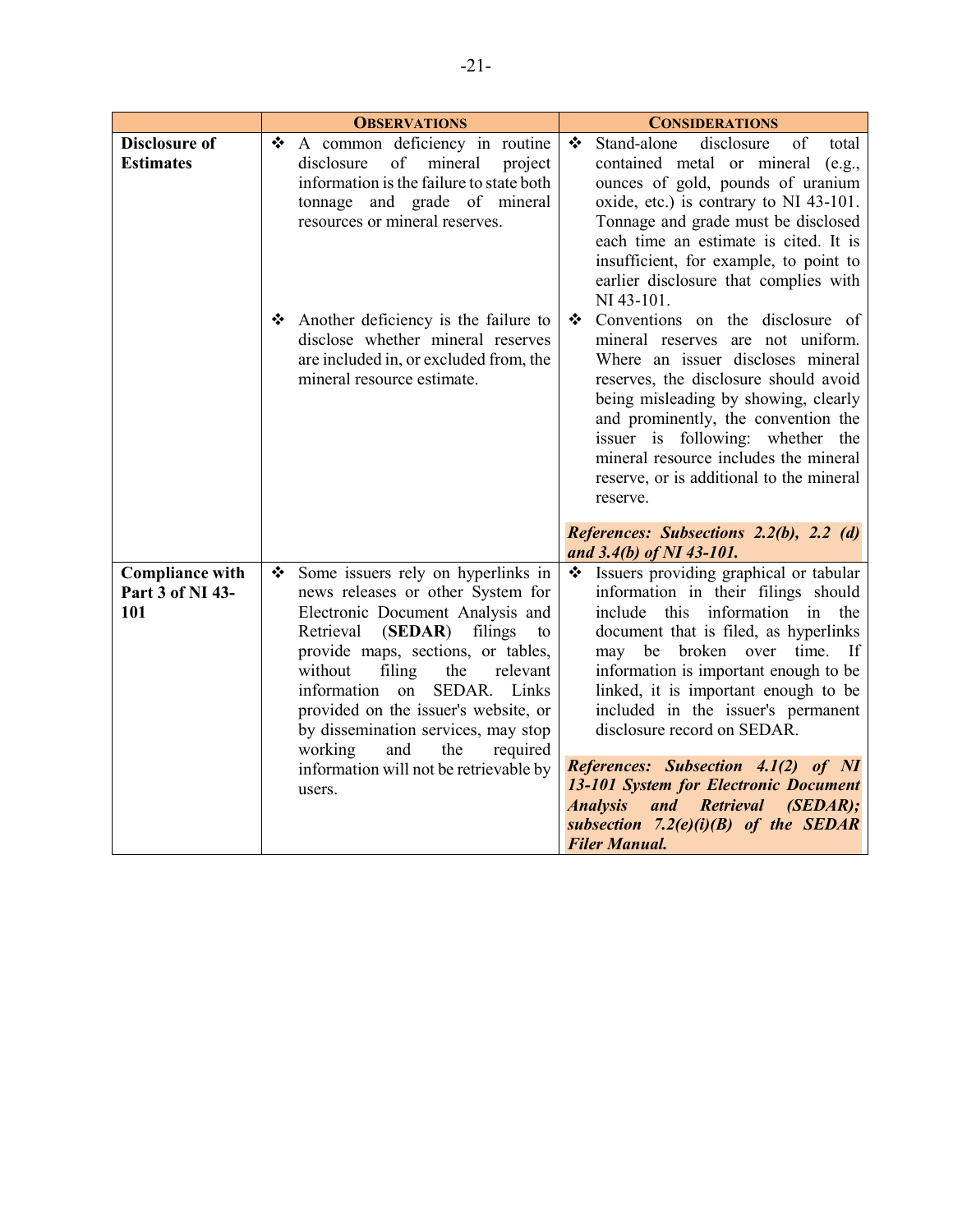## **APPENDIX B**

#### **CATEGORIES OF OUTCOMES**

#### **1. Referred to Enforcement/Cease-Traded/Default List**

If the issuer has substantive CD deficiencies, we may add the issuer to our default list, issue a cease-trade order and/or refer the issuer to enforcement.

# **2. Refiling**

The issuer must amend and refile certain CD documents or must file a previously unfiled document.

### **3. Prospective Changes**

The issuer is informed that certain changes or enhancements are required in its next filing as a result of deficiencies identified.

## **4. Education and Awareness**

The issuer receives a proactive letter alerting it to certain disclosure enhancements that should be considered in its next filing or when staff of local jurisdictions publish staff notices and reports on a variety of continuous disclosure subject matters reflecting best practices and expectations.

#### **5. No Action Required**

The issuer does not need to make any changes or additional filings. The issuer could have been selected in order to monitor overall quality disclosure of a specific topic, observe trends and conduct research.